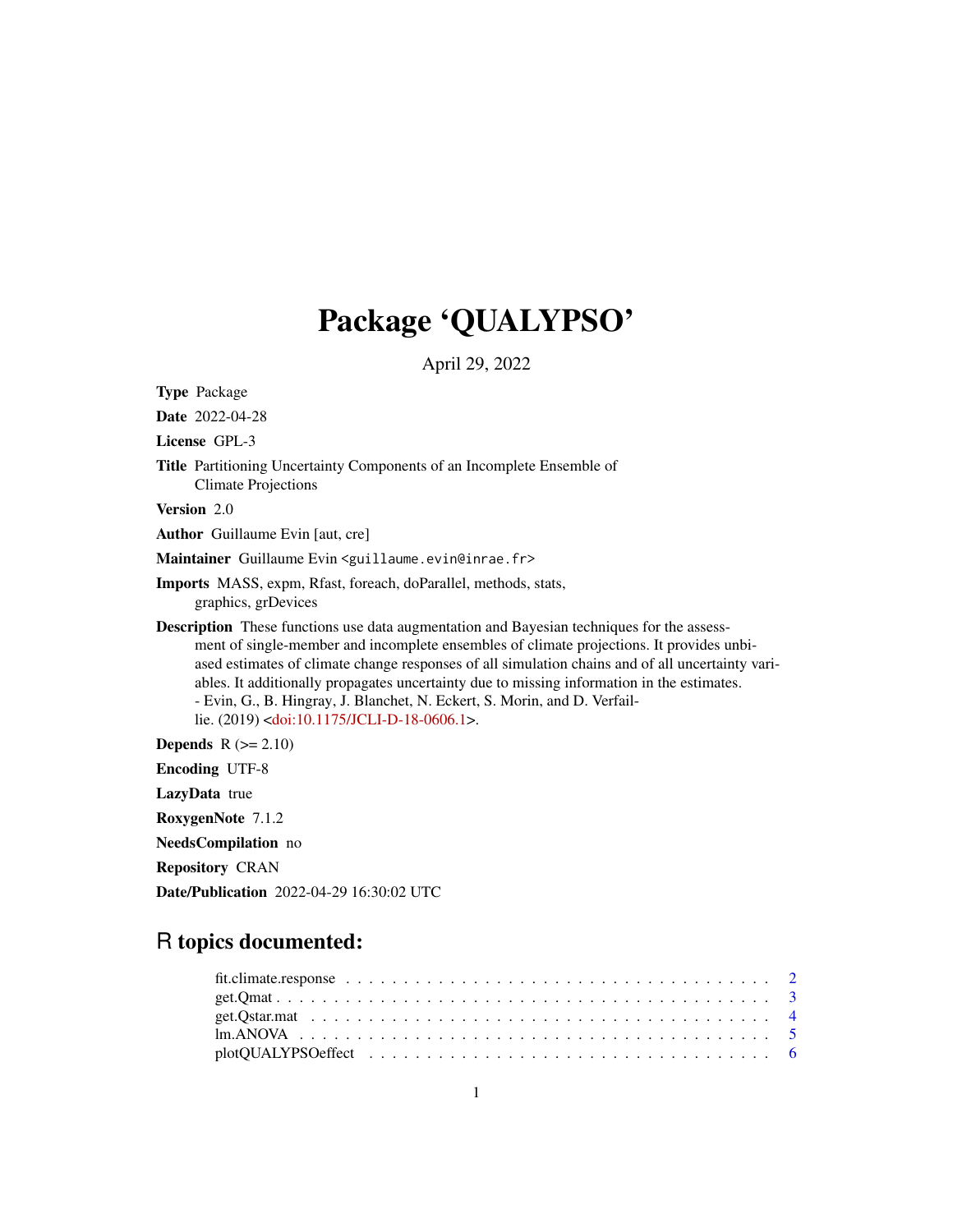## <span id="page-1-0"></span>2 fit.climate.response

| Index | 23 |
|-------|----|
|       |    |
|       |    |
|       |    |
|       |    |
|       |    |
|       |    |
|       |    |
|       |    |
|       |    |
|       |    |
|       |    |
|       |    |
|       |    |
|       |    |
|       |    |
|       |    |

fit.climate.response *fit.climate.response*

## Description

Fit trends for each simulation chain of an ensemble of nS projections. Each simulation chain is a time series of nY time steps (e.g. number of years).

#### Usage

```
fit.climate.response(Y, spar, Xmat, Xref, Xfut, typeChangeVariable)
```
## Arguments

| Y                  | matrix of simulation chains: nS x nY                                                         |  |  |  |  |
|--------------------|----------------------------------------------------------------------------------------------|--|--|--|--|
| spar               | smoothing parameter spar in smooth. spline: varies in $[0,1]$                                |  |  |  |  |
| Xmat               | matrix of predictors corresponding to the projections, e.g. time or global tem-<br>perature. |  |  |  |  |
| Xref               | reference/control value of the predictor (e.g. the reference period).                        |  |  |  |  |
| Xfut               | values of the predictor over which the ANOVA will be applied.                                |  |  |  |  |
| typeChangeVariable |                                                                                              |  |  |  |  |
|                    | type of change variable: "abs" (absolute, value by default) or "rel" (relative)              |  |  |  |  |

#### Details

See [QUALYPSO](#page-9-1) for further information on arguments indexReferenceYear and typeChangeVariable.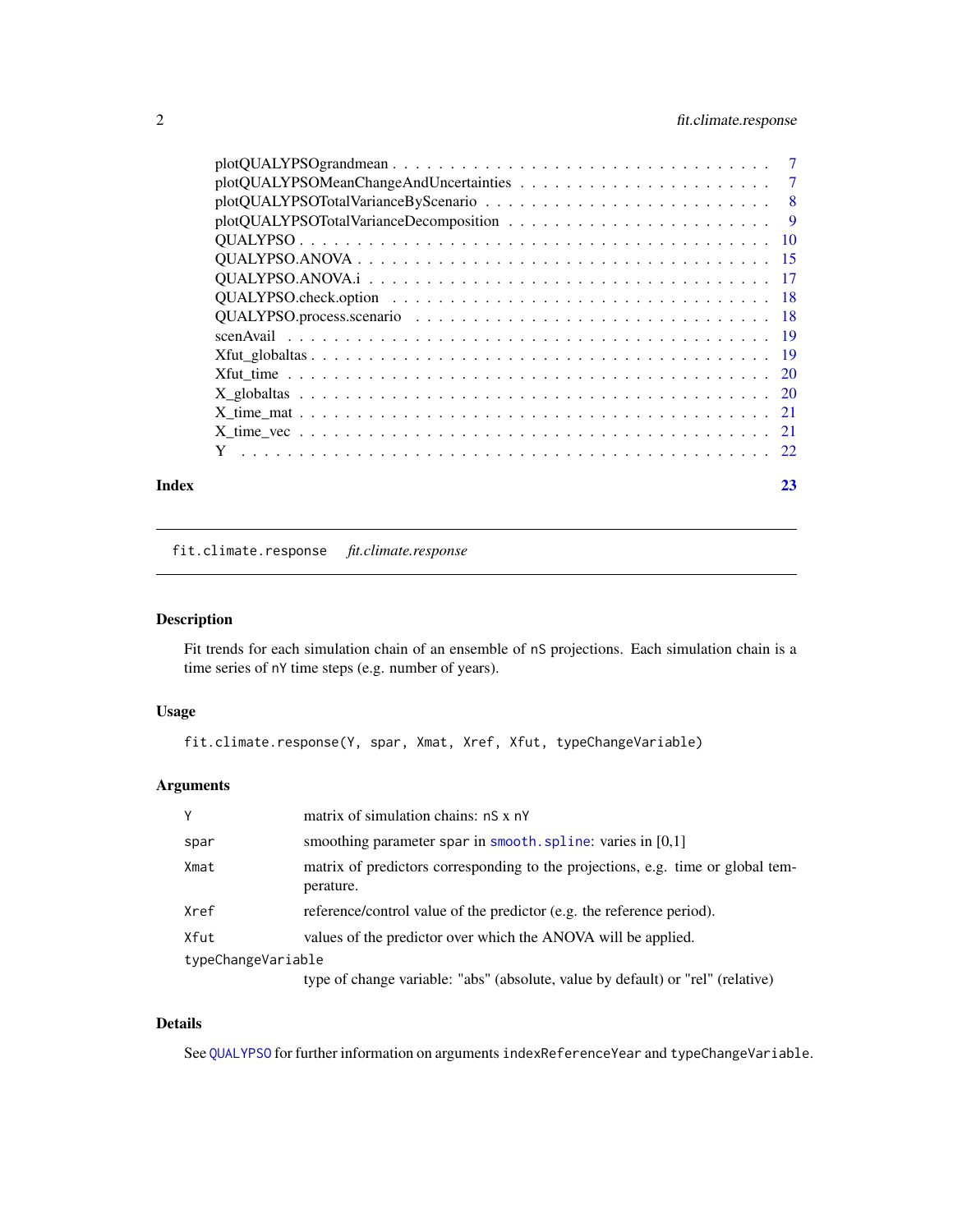#### <span id="page-2-0"></span>get.Qmat 3

## Value

list with the following fields for each simulation chain:

- phiStar: climate change response
- etaStar: internal variability
- phi: raw trend obtained using [smooth.spline](#page-0-0)
- climateResponse: output from [smooth.spline](#page-0-0)
- varInterVariability: scalar, internal variability component of the MME

#### Author(s)

Guillaume Evin

## References

Evin, G., B. Hingray, J. Blanchet, N. Eckert, S. Morin, and D. Verfaillie (2020) Partitioning Uncertainty Components of an Incomplete Ensemble of Climate Projections Using Data Augmentation. Journal of Climate. J. Climate, 32, 2423–2440. <doi:10.1175/JCLI-D-18-0606.1>.

get.Qmat *get.Qmat*

## Description

Provide matrix Q derived from a matrix Q\* of Helmert contrasts:

$$
Q = Q^*(Q^{*T}Q^*)^{-1/2}
$$

See Eq. A6 in Evin et al., 2019.

## Usage

get.Qmat(p)

#### Arguments

p integer

## Value

matrix p x p matrix

## Author(s)

Guillaume Evin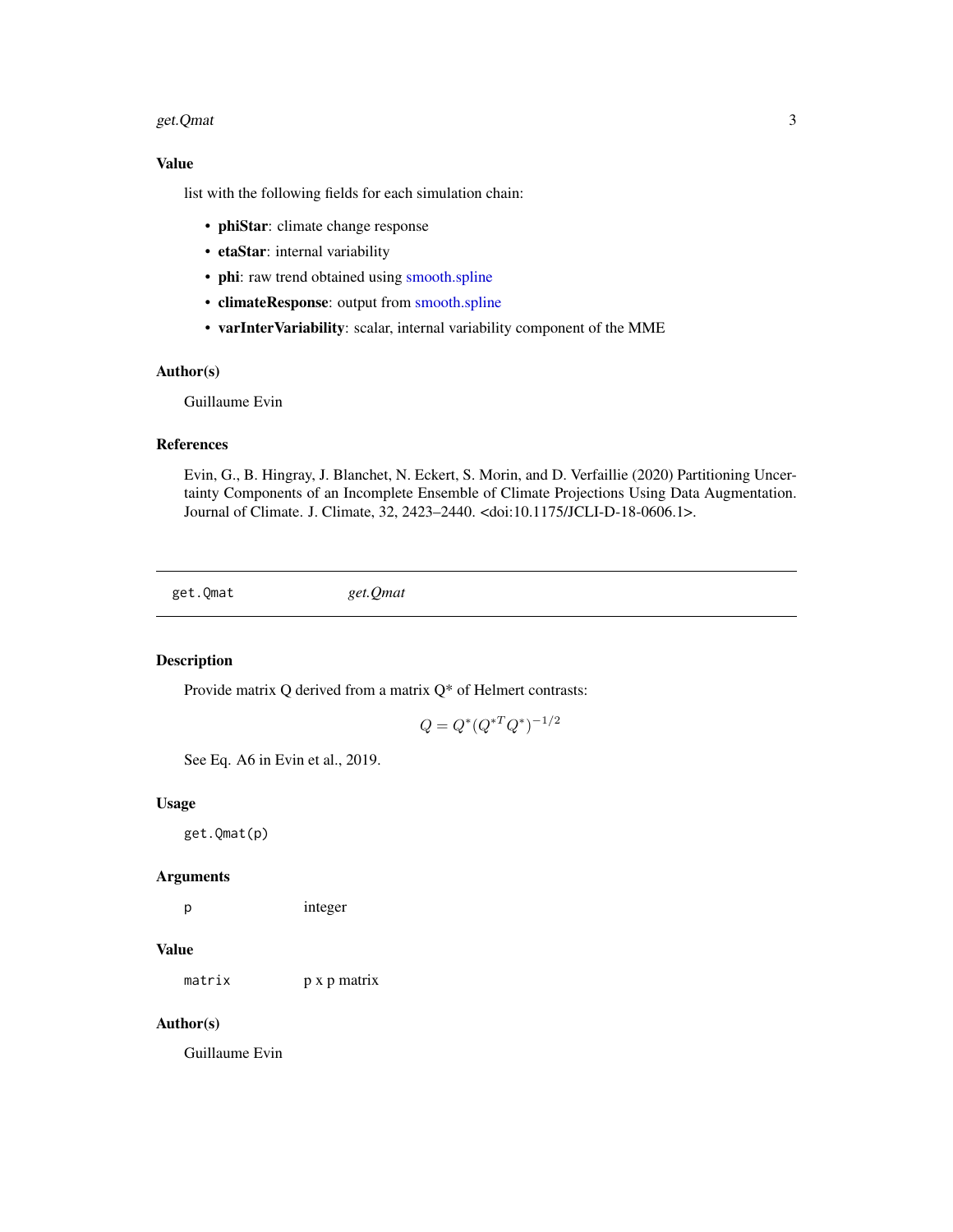#### <span id="page-3-0"></span>References

Evin, G., B. Hingray, J. Blanchet, N. Eckert, S. Morin, and D. Verfaillie (2020) Partitioning Uncertainty Components of an Incomplete Ensemble of Climate Projections Using Data Augmentation. Journal of Climate. J. Climate, 32, 2423–2440. <doi:10.1175/JCLI-D-18-0606.1>.

get.Qstar.mat *get.Qstar.mat*

#### Description

Provide matrix containing Helmert contrasts (see Eq. A7 in Evin et al., 2019).

## Usage

get.Qstar.mat(p)

#### Arguments

p integer

### Value

matrix  $p \times (p-1)$  matrix containing Helmert contrasts

## Author(s)

Guillaume Evin

#### References

Evin, G., B. Hingray, J. Blanchet, N. Eckert, S. Morin, and D. Verfaillie (2020) <doi:10.1175/JCLI-D-18-0606.1>.

Evin, G., B. Hingray, J. Blanchet, N. Eckert, S. Morin, and D. Verfaillie (2020) Partitioning Uncertainty Components of an Incomplete Ensemble of Climate Projections Using Data Augmentation. Journal of Climate. J. Climate, 32, 2423–2440. <doi:10.1175/JCLI-D-18-0606.1>.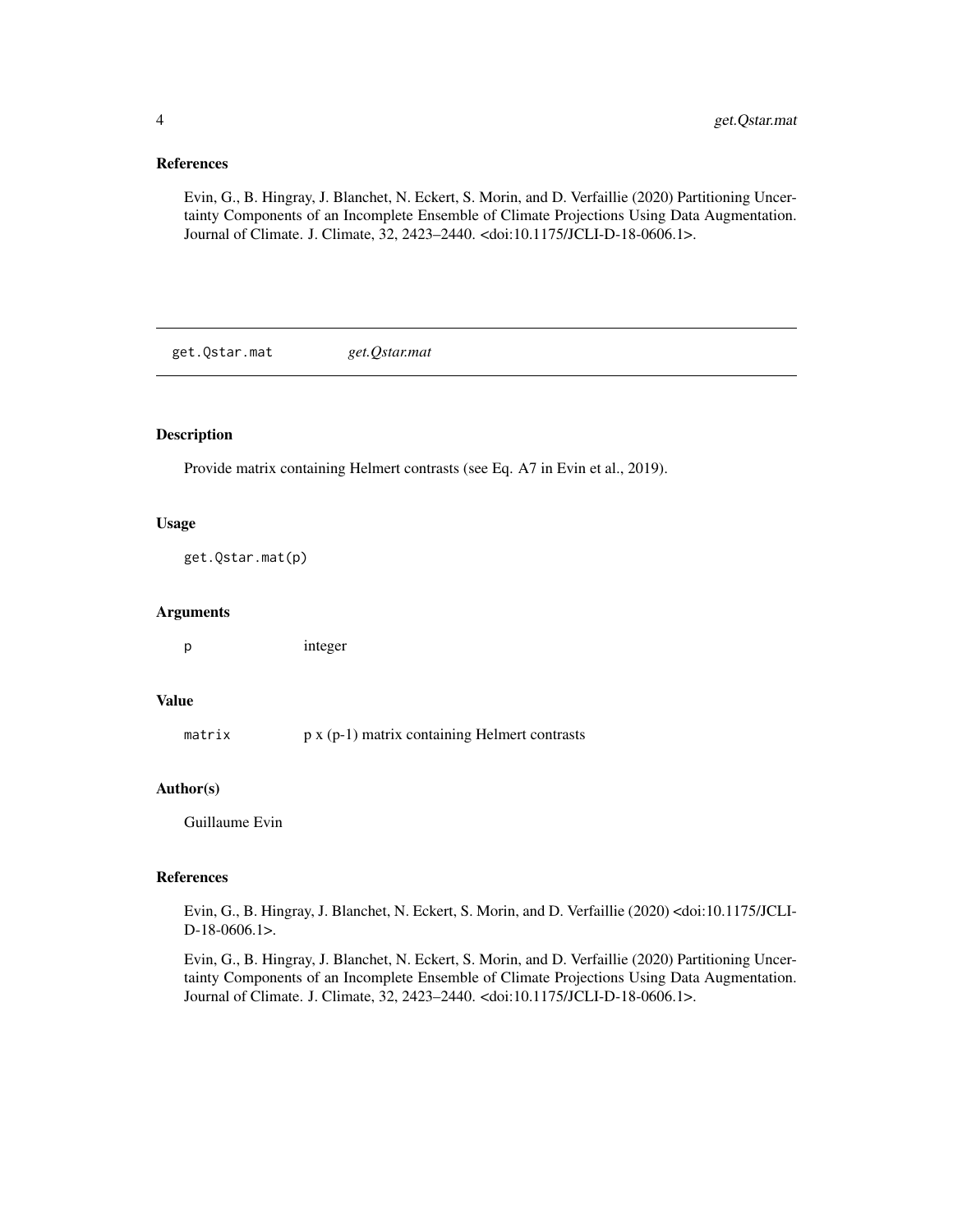<span id="page-4-0"></span>

Partition uncertainty in climate responses using an ANOVA inferred with a Bayesian approach.

#### Usage

lm.ANOVA(phiStar, scenAvail, listOption = NULL, namesEff)

#### Arguments

| phiStar    | matrix of climate change responses (absolute or relative changes): nS x n. n can<br>be the number of time steps or the number of grid points |
|------------|----------------------------------------------------------------------------------------------------------------------------------------------|
| scenAvail  | data.frame nS x nEff with the nEff characteristics (e.g. type of GCM) for each<br>of the nS x nS scenarios                                   |
| listOption | list of options (see QUALYPSO)                                                                                                               |
| namesEff   | names of the main effects                                                                                                                    |

#### Value

list with the following fields:

- GRANDMEAN: List of estimates for the grand mean:
	- strong: MEAN: vector of length n of means
	- strong: SD: vector of length n of standard dev.
	- strong: CI: matrix n x 2 of credible intervals of probability probCI given in listOption.
- RESIDUALVAR: List of estimates for the variance of the residual errors:
	- strong: MEAN: vector of length n
- MAINEFFECT: List of estimates for the main effects. For each main effect (GCM, RCM,..), each element of the list contains a list with:

– strong: MEAN: matrix n x nTypeEff

• **CHANGEBYEFFECT**: For each main effect, list of estimates for the mean change by main effect, i.e. mean change by scenario (RCP4.5). For each main effect (GCM, RCM,..), each element of the list contains a list with:

– strong: MEAN: matrix n x nTypeEff

- EFFECTVAR: variability related to the main effects (i.e. variability between the different RCMs, GCMs,..). Matrix n x nTypeEff
- **CONTRIB\_EACH\_EFFECT**: Contribution of each individual effect to its component (percentage), e.g. what is the contribution of GCM1 to the variability related to GCMs. For each main effect (GCM, RCM,..), each element of the list contains a matrix n x nTypeEff
- listOption: list of options used to obtained these results (obtained from [QUALYPSO.check.option](#page-17-1))
- listScenarioInput: list of scenario characteristics (obtained from [QUALYPSO.process.scenario](#page-17-2))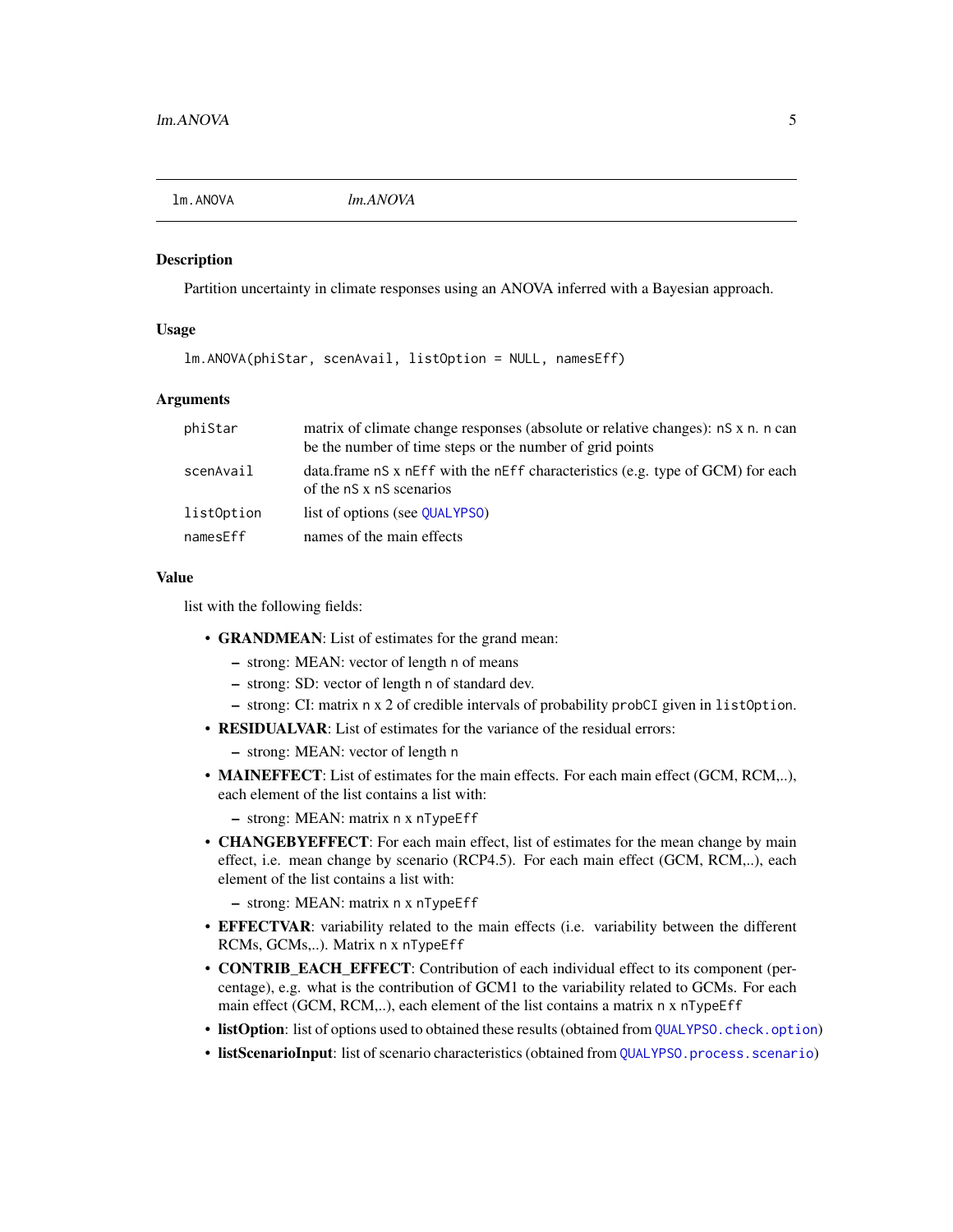## <span id="page-5-0"></span>Author(s)

Guillaume Evin

plotQUALYPSOeffect *plotQUALYPSOeffect*

## Description

Plot prediction of ANOVA effects for one main effect. By default, we plot we plot the credible intervals corresponding to a probability 0.95.

## Usage

```
plotQUALYPSOeffect(
  QUALYPSOOUT,
  nameEff,
  includeMean = FALSE,
 \lim = NULL,
  col = 1:20,xlab = "",
 ylab = "Effect",
  addLegend = TRUE,
  ...
)
```
## Arguments

| <b>QUALYPSOOUT</b> | output from QUALYPSO                                            |
|--------------------|-----------------------------------------------------------------|
| nameEff            | name of the main effect to be plotted in QUALYPS00UT\$namesEff  |
| includeMean        | if TRUE, the grand mean is added to the main effect in the plot |
| lim                | y-axis limits (default is NULL)                                 |
| col                | colors for each effect                                          |
| xlab               | x-axis label                                                    |
| ylab               | y-axis label                                                    |
| addLegend          | if TRUE, a legend is added                                      |
| .                  | additional arguments to be passed to plot                       |

## Author(s)

Guillaume Evin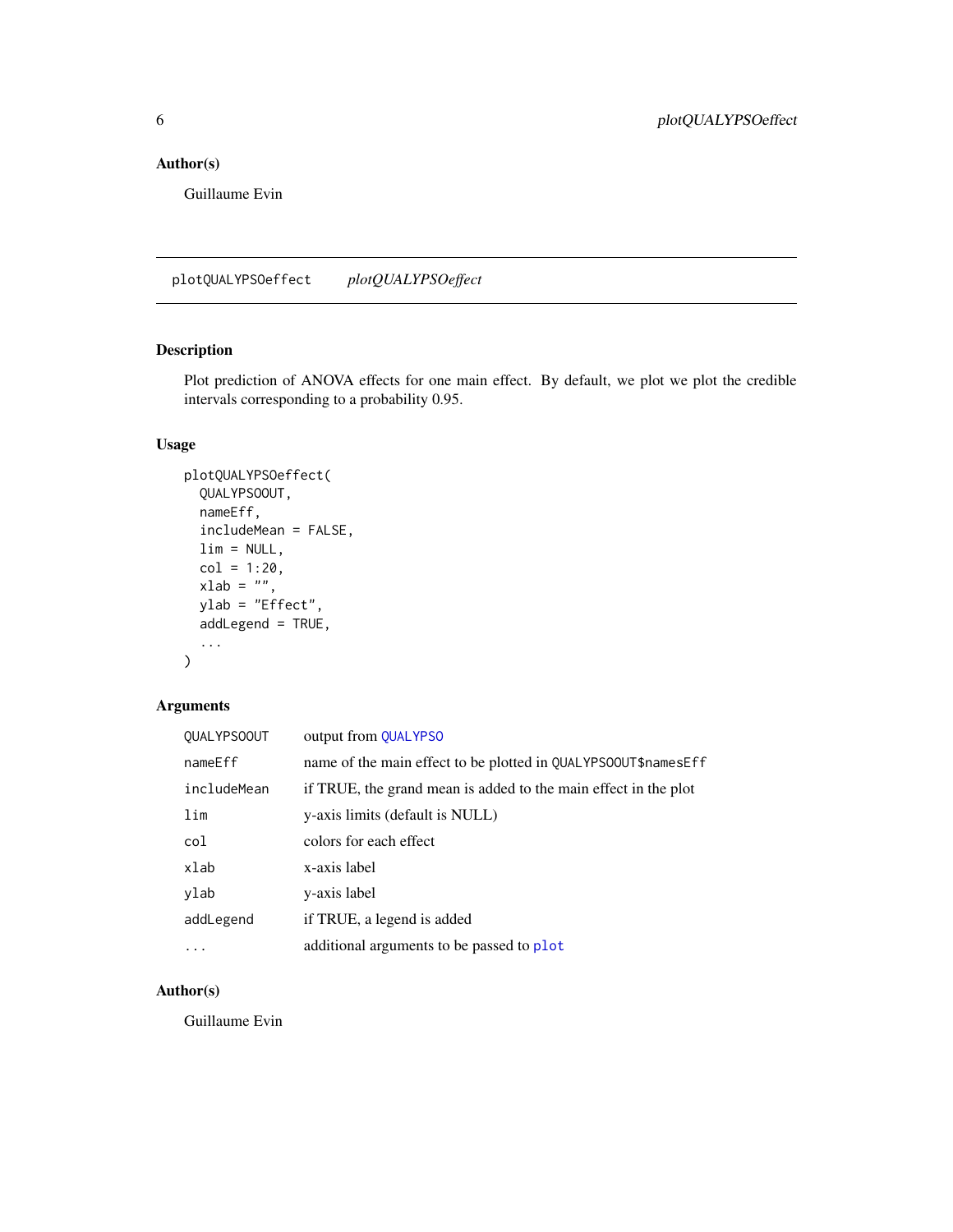<span id="page-6-0"></span>plotQUALYPSOgrandmean *plotQUALYPSOgrandmean*

## Description

Plot prediction of grand mean ensemble.

## Usage

```
plotQUALYPSOgrandmean(
  QUALYPSOOUT,
  \lim = NULL,
  col = "black",
  xlab = "",
  ylab = "Grand mean",
  addLegend = T,
  ...
\mathcal{L}
```
## Arguments

| <b>QUALYPSOOUT</b> | output from QUALYPSO                                 |
|--------------------|------------------------------------------------------|
| lim                | y-axis limits (default is NULL)                      |
| col                | color for the overall mean and the credible interval |
| xlab               | x-axis label                                         |
| ylab               | y-axis label                                         |
| addLegend          | if TRUE, a legend is added                           |
|                    | additional arguments to be passed to plot            |

## Author(s)

Guillaume Evin

plotQUALYPSOMeanChangeAndUncertainties *plotQUALYPSOMeanChangeAndUncertainties*

## Description

Plot fraction of total variance explained by each source of uncertainty.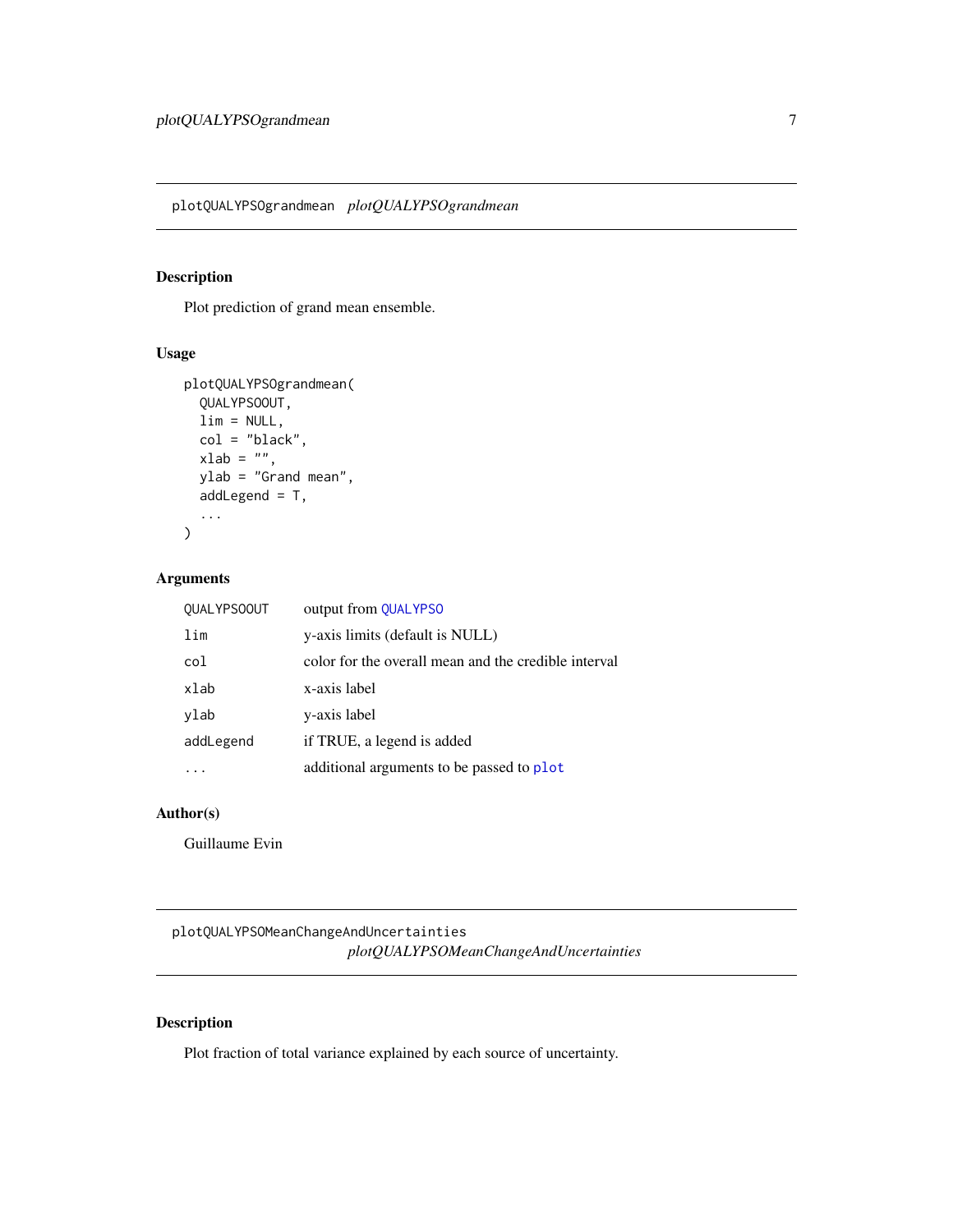## Usage

```
plotQUALYPSOMeanChangeAndUncertainties(
  QUALYPSOOUT,
  col = NULL,ylim = NULL,
 xlab = ",
 ylab = "Change variable",
  addLegend = TRUE,
  ...
\mathcal{L}
```
## Arguments

| <b>QUALYPSOOUT</b> | output from QUALYPSO                                                                                                                          |
|--------------------|-----------------------------------------------------------------------------------------------------------------------------------------------|
| col                | colors for each source of uncertainty, the first two colors corresponding to inter-<br>nal variability and residual variability, respectively |
| ylim               | y-axis limits                                                                                                                                 |
| xlab               | x-axis label                                                                                                                                  |
| ylab               | y-axis label                                                                                                                                  |
| addLegend          | if TRUE, a legend is added                                                                                                                    |
| $\ddotsc$          | additional arguments to be passed to plot                                                                                                     |
|                    |                                                                                                                                               |

## Author(s)

Guillaume Evin

plotQUALYPSOTotalVarianceByScenario *plotQUALYPSOTotalVarianceByScenario*

## Description

Plot fraction of total variance explained by each source of uncertainty.

## Usage

```
plotQUALYPSOTotalVarianceByScenario(
  QUALYPSOOUT,
  nameEff,
  nameScenario,
  col = NULL,vlim = NULL,
 xlab = "",
 ylab = "Change variable",
 addLegend = TRUE,
  ...
\mathcal{L}
```
<span id="page-7-0"></span>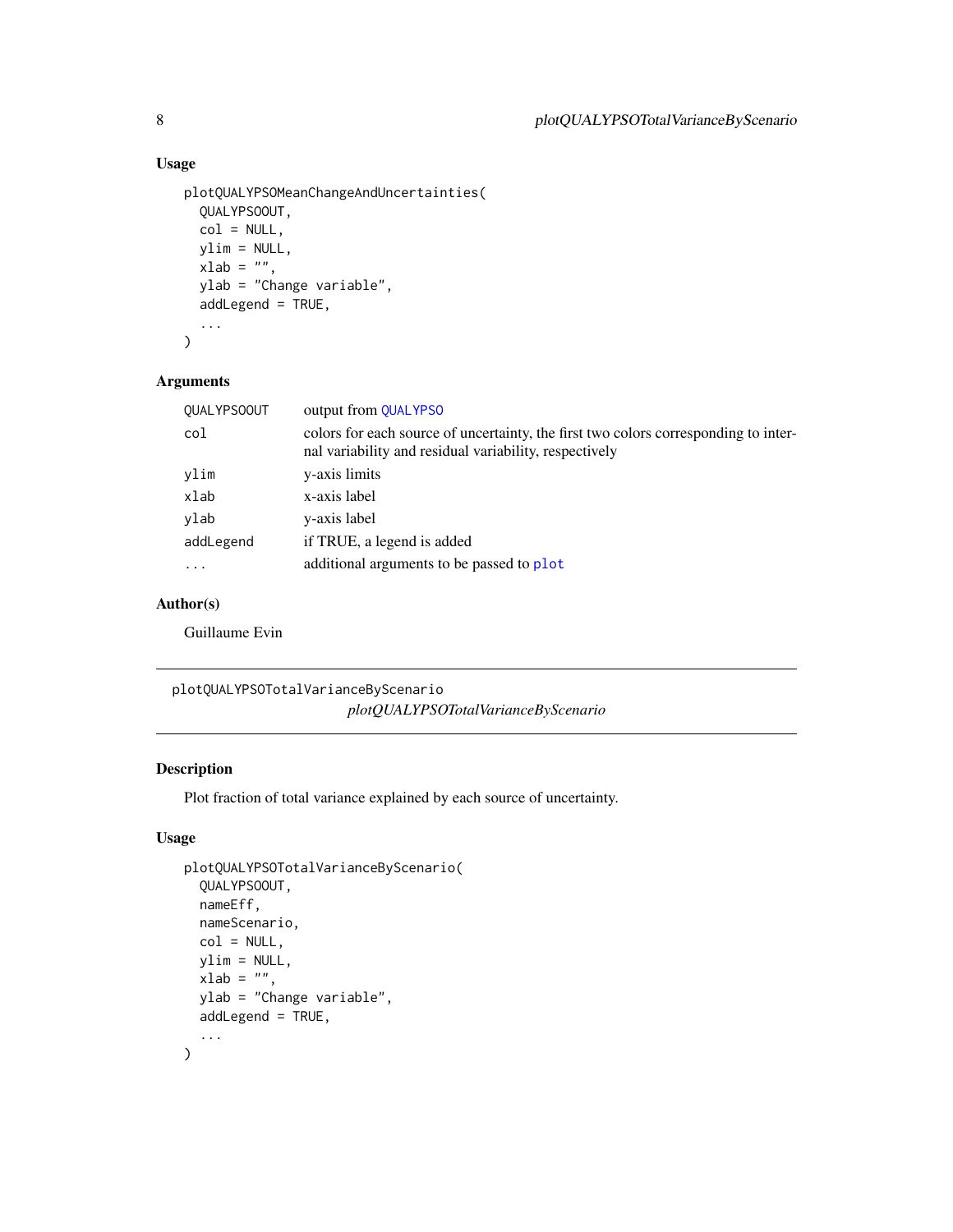## <span id="page-8-0"></span>Arguments

| <b>QUALYPSOOUT</b> | output from QUALYPSO                                                                                                                          |
|--------------------|-----------------------------------------------------------------------------------------------------------------------------------------------|
| nameEff            | name of the main effect to be plotted in QUALYPS00UT\$namesEff                                                                                |
| nameScenario       | name of the scenario to be plotted (as provided in scenavail)                                                                                 |
| col                | colors for each source of uncertainty, the first two colors corresponding to inter-<br>nal variability and residual variability, respectively |
| ylim               | y-axis limits                                                                                                                                 |
| xlab               | x-axis label                                                                                                                                  |
| ylab               | y-axis label                                                                                                                                  |
| addLegend          | if TRUE, a legend is added                                                                                                                    |
| $\ddotsc$          | additional arguments to be passed to plot                                                                                                     |
|                    |                                                                                                                                               |

## Author(s)

Guillaume Evin

## plotQUALYPSOTotalVarianceDecomposition *plotQUALYPSOTotalVarianceDecomposition*

## Description

Plot fraction of total variance explained by each source of uncertainty.

## Usage

```
plotQUALYPSOTotalVarianceDecomposition(
 QUALYPSOOUT,
 veeEff = NULL,col = c("orange", "yellow", "cadetblue1", "blue1", "darkgreen", "darkgoldenrod4",
    "darkorchid1"),
 xlab = "",
 ylab = "% Total Variance",
 addLegend = TRUE,
  ...
)
```
## Arguments

| <b>QUALYPSOOUT</b> | output from <b>QUALYPSO</b>                                                                                                                   |
|--------------------|-----------------------------------------------------------------------------------------------------------------------------------------------|
| vecEff             | vector of indices corresponding to the main effects (NULL by default), so that<br>the order of appearance in the plot can be modified         |
| col                | colors for each source of uncertainty, the first two colors corresponding to inter-<br>nal variability and residual variability, respectively |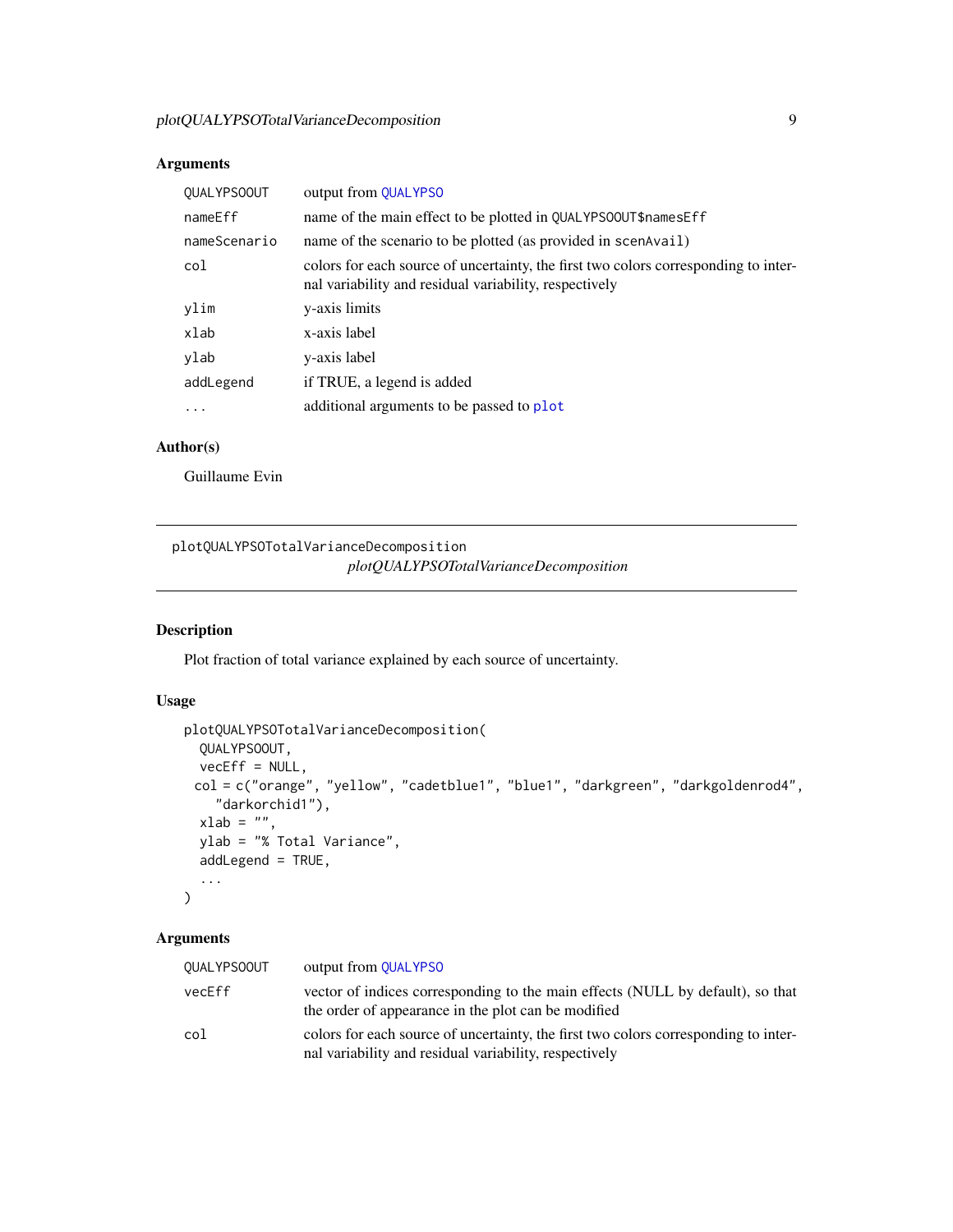## <span id="page-9-0"></span>10 QUALYPSO

| xlab      | x-axis label                              |
|-----------|-------------------------------------------|
| ylab      | y-axis label                              |
| addLegend | if TRUE, a legend is added                |
|           | additional arguments to be passed to plot |

## Author(s)

Guillaume Evin

<span id="page-9-1"></span>QUALYPSO *QUALYPSO*

## Description

Partition uncertainty in climate responses using an ANOVA applied to climate change responses.

## Usage

```
QUALYPSO(
 Y,
 scenAvail,
 X = NULL,Xref = NULL,
 Xfut = NULL,
 iFut = NULL,listOption = NULL
)
```
## Arguments

| Υ         | matrix nS x nY or array nG x nS x nY of climate projections.                                                                                                                                                                                                                                                                   |
|-----------|--------------------------------------------------------------------------------------------------------------------------------------------------------------------------------------------------------------------------------------------------------------------------------------------------------------------------------|
| scenAvail | data.frame nS x nEff with the nEff characteristics (e.g. type of GCM) for each<br>of the nS x nS scenarios. The number of characteristics nEff corresponds to the<br>number of main effects that will be included in the ANOVA model.                                                                                          |
| X         | (optional) predictors corresponding to the projections, e.g. time or global tem-<br>perature. It can be a vector if the predictor is the same for all scenarios (e.g.<br>$X=2001:2100$ or a matrix of the same size as Y if these predictors are different<br>for the scenarios. By default, a vector 1:nY is created.         |
| Xref      | (optional) reference/control value of the predictor (e.g. the reference period).<br>Xref can be a single value or a vector of length nS if Xref is different for each<br>climate projection. By default, Xref is taken as the minimum value of X.                                                                              |
| Xfut      | (optional) values of the predictor over which the ANOVA will be applied. It<br>must be a vector of values within the range of values of X. By default, it corre-<br>sponds to X if X is a vector, $1:nY$ if X is NULL or a vector of 10 values equally<br>spaced between the minimum and maximum values of X if X is a matrix. |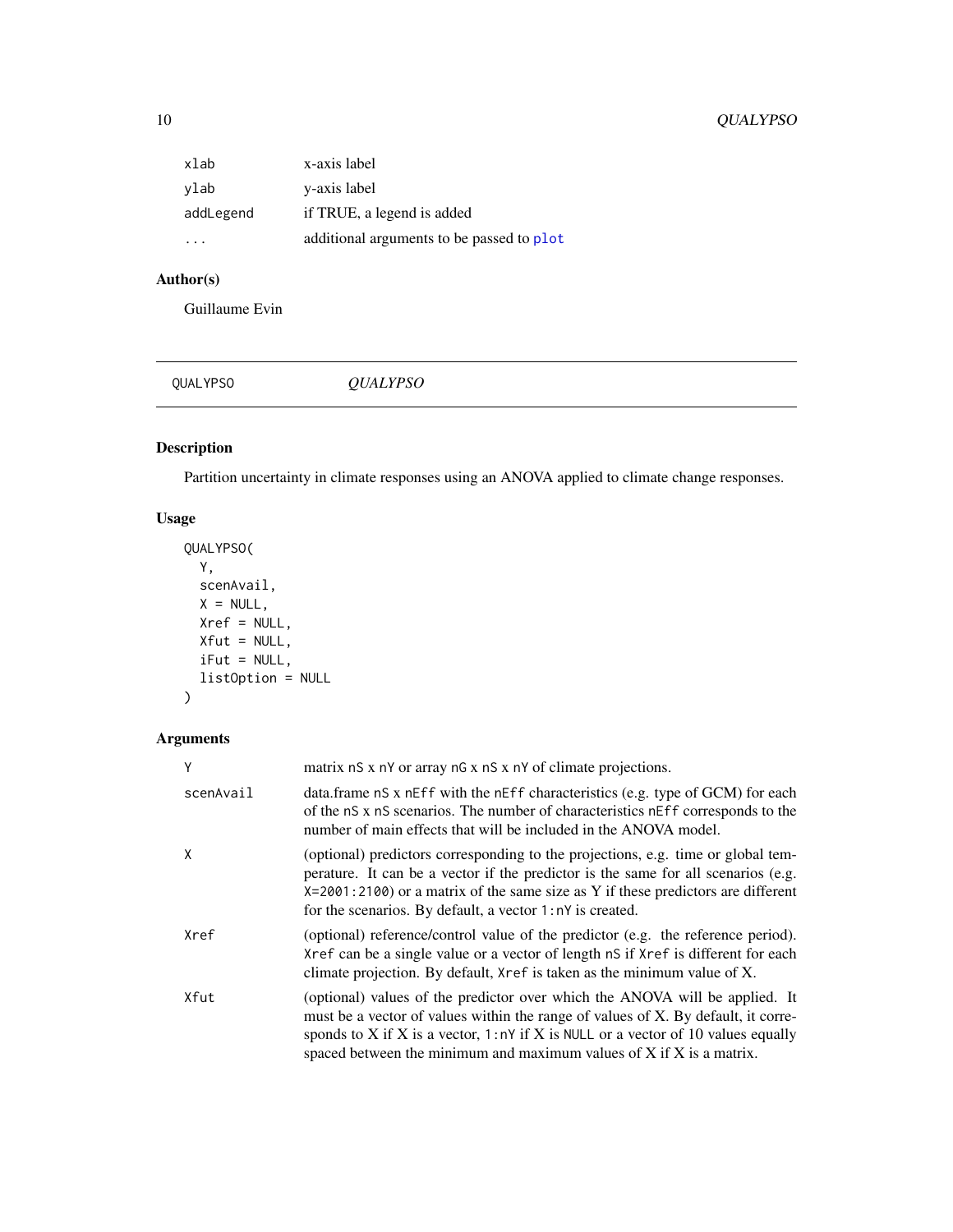<span id="page-10-0"></span>

| iFut       | index in 1: length (Xfut) corresponding to a future predictor value. This index<br>is necessary when Y is an array nG x nS x nY available for nG grid points. Indeed,<br>in this case, we run QUALYPSO only for one future predictor.                         |
|------------|---------------------------------------------------------------------------------------------------------------------------------------------------------------------------------------------------------------------------------------------------------------|
| listOption | (optional) list of options                                                                                                                                                                                                                                    |
|            | • spar: smoothing parameter spar in smooth.spline: typically (but not nec-<br>essarily) in $(0,1]$ .                                                                                                                                                          |
|            | • typeChangeVariable: type of change variable: "abs" (absolute, value by<br>default) or "rel" (relative).                                                                                                                                                     |
|            | • ANOVAmethod: ANOVA method: "QUALYPSO" applies the method de-<br>scribed in Evin et al. (2020), "lm" applies a simple linear model to estimate<br>the main effects.                                                                                          |
|            | • nBurn: if ANOVAmethod=="QUALYPSO", number of burn-in samples (de-<br>fault: 1000). If nBurn is too small, the convergence of MCMC chains might<br>not be obtained.                                                                                          |
|            | • nKeep: if ANOVAmethod=="QUALYPSO", number of kept samples (default:<br>2000). If nKeep is too small, MCMC samples might not represent correctly<br>the posterior distributions of inferred parameters.                                                      |
|            | • nCluster: number of clusters used for the parallelization (default: 1). When<br>nCluster is greater than one, parallelization is used to apply QUALYPSO<br>over multiple time steps or grid points simultaneously.                                          |
|            | • probCI: probability (in $[0,1]$ ) for the confidence intervals, probCI = 0.9<br>by default.                                                                                                                                                                 |
|            | • quantile Posterior: vector of probabilities (in $[0,1]$ ) for which we com-<br>pute the quantiles from the posterior distributions quantilePosterior =<br>$c(0.005, 0.025, 0.05, 0.1, 0.25, 0.33, 0.5, 0.66, 0.75, 0.9, 0.95, 0.975, 0.995)$<br>by default. |
|            |                                                                                                                                                                                                                                                               |

## Value

List providing the results for each of the n values of Xfut if Y is a matrix or for each grid point if Y is an array, with the following fields:

- CLIMATEESPONSE: list of climate change responses and corresponding internal variability. Contains phiStar (climate change responses), etaStar (deviation from the climate change responses as a result of internal variability), and phi (fitted climate responses).
- GRANDMEAN: List of estimates for the grand mean:
	- MEAN: vector of length n of means.
	- SD: vector of length n of standard dev. if ANOVAmethod=="QUALYPSO".
	- CI: matrix n x 2 of credible intervals of probability probCI given in listOption if ANOVAmethod=="QUALYPSO".
	- QUANT: matrix n x nQ of quantiles of probability quantilePosterior given in listOption if ANOVAmethod=="QUALYPSO".
- **MAINEFFECT**: List of estimates for the main effects. For each main effect (GCM, RCM,..), each element of the list contains a list with:
	- MEAN: matrix n x nTypeEff
	- SD: matrix n x nTypeEff of standard dev. if ANOVAmethod=="QUALYPSO".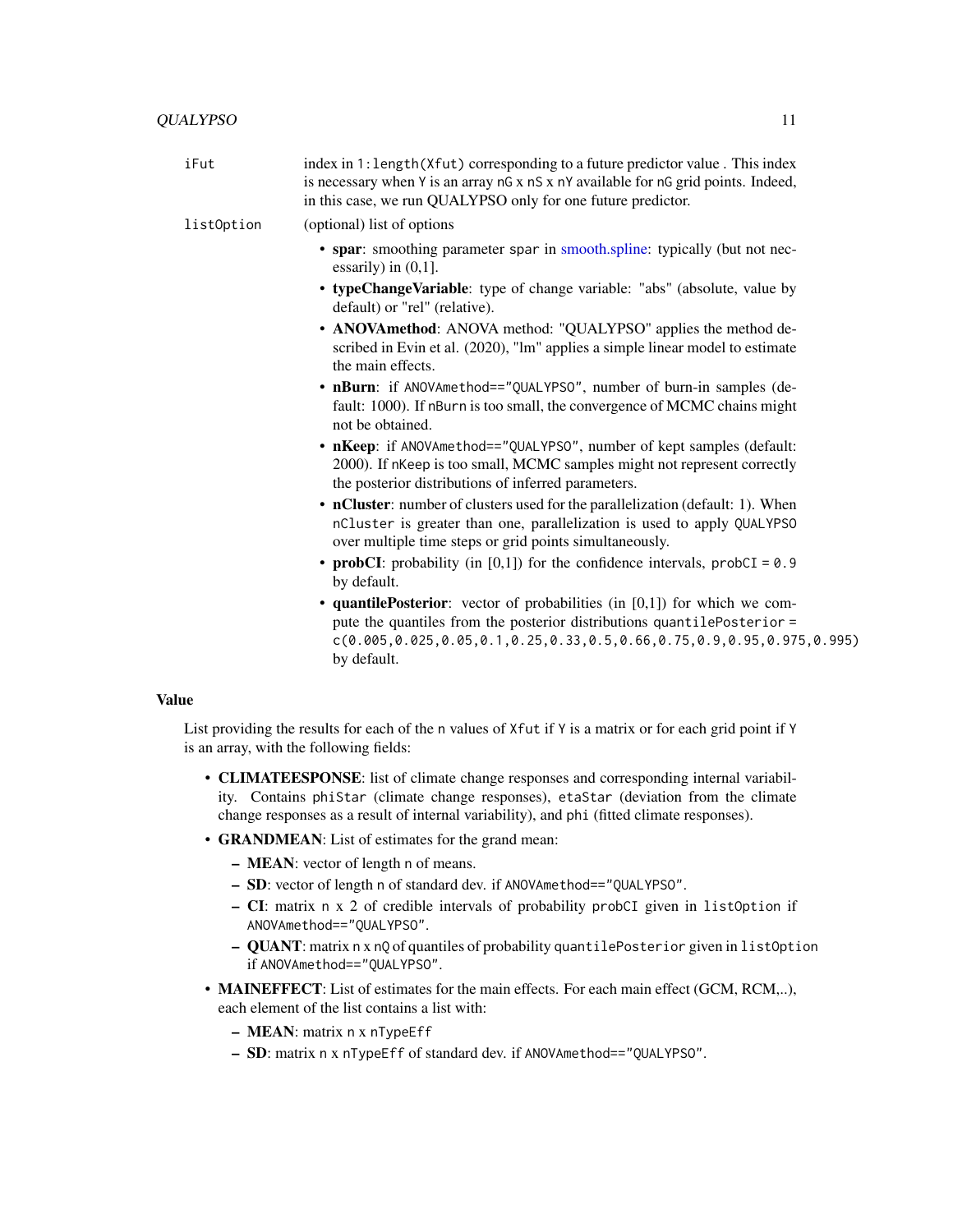- <span id="page-11-0"></span> $-$  CI: array n x 2 x nTypeEff of credible intervals of probability probCI given in listOption if ANOVAmethod=="QUALYPSO".
- QUANT: array n x nQ x nTypeEff of quantiles of probability quantilePosterior given in listOption if ANOVAmethod=="QUALYPSO".
- **CHANGEBYEFFECT**: For each main effect, list of estimates for the mean change by main effect, i.e. mean change by scenario. For each main effect (GCM, RCM,..), each element of the list contains a list with:
	- MEAN: matrix n x nTypeEff
	- SD: matrix n x nTypeEff of standard dev. if ANOVAmethod=="QUALYPSO".
	- CI: array n x 2 x nTypeEff of credible intervals of probability probCI given in listOption if ANOVAmethod=="QUALYPSO".
	- QUANT: array n x nQ x nTypeEff of quantiles of probability quantilePosterior given in listOption if ANOVAmethod=="QUALYPSO".
- **EFFECTVAR**: Matrix n x nTypeEff giving, for each time variability related to the main effects (i.e. variability between the different RCMs, GCMs,..).
- **CONTRIB\_EACH\_EFFECT**: Contribution of each individual effect to its component (percentage), e.g. what is the contribution of GCM1 to the variability related to GCMs. For each main effect (GCM, RCM,..), each element of the list contains a matrix n x nTypeEff
- **RESIDUALVAR:** List of estimates for the variance of the residual errors:
	- MEAN: vector of length n.
	- SD: vector of length n of standard dev. if ANOVAmethod=="QUALYPSO".
	- CI: matrix n x 2 of credible intervals of probability probCI given in listOption if ANOVAmethod=="QUALYPSO".
	- QUANT: matrix n x nQ of quantiles of probability quantilePosterior given in listOption if ANOVAmethod=="QUALYPSO".
- **INTERNALVAR**: Internal variability (constant over time)
- **TOTALVAR**: total variability, i.e. the sum of internal variability, residual variability and variability related to the main effects
- DECOMPVAR: Decomposition of the total variability for each component
- RESERR: differences between the climate change responses and the additive anova formula (grand mean + main effects)
- **Xmat**: matrix of predictors
- Xref: reference predictor values
- Xfut: future predictor values
- **paralType**: type of parallelisation (Time or Grid)
- namesEff: names of the main effects
- Y: matrix of available combinations given as inputs
- listOption: list of options used to obtained these results (obtained from [QUALYPSO.check.option](#page-17-1))
- listScenarioInput: list of scenario characteristics (obtained from [QUALYPSO.process.scenario](#page-17-2))

#### Author(s)

Guillaume Evin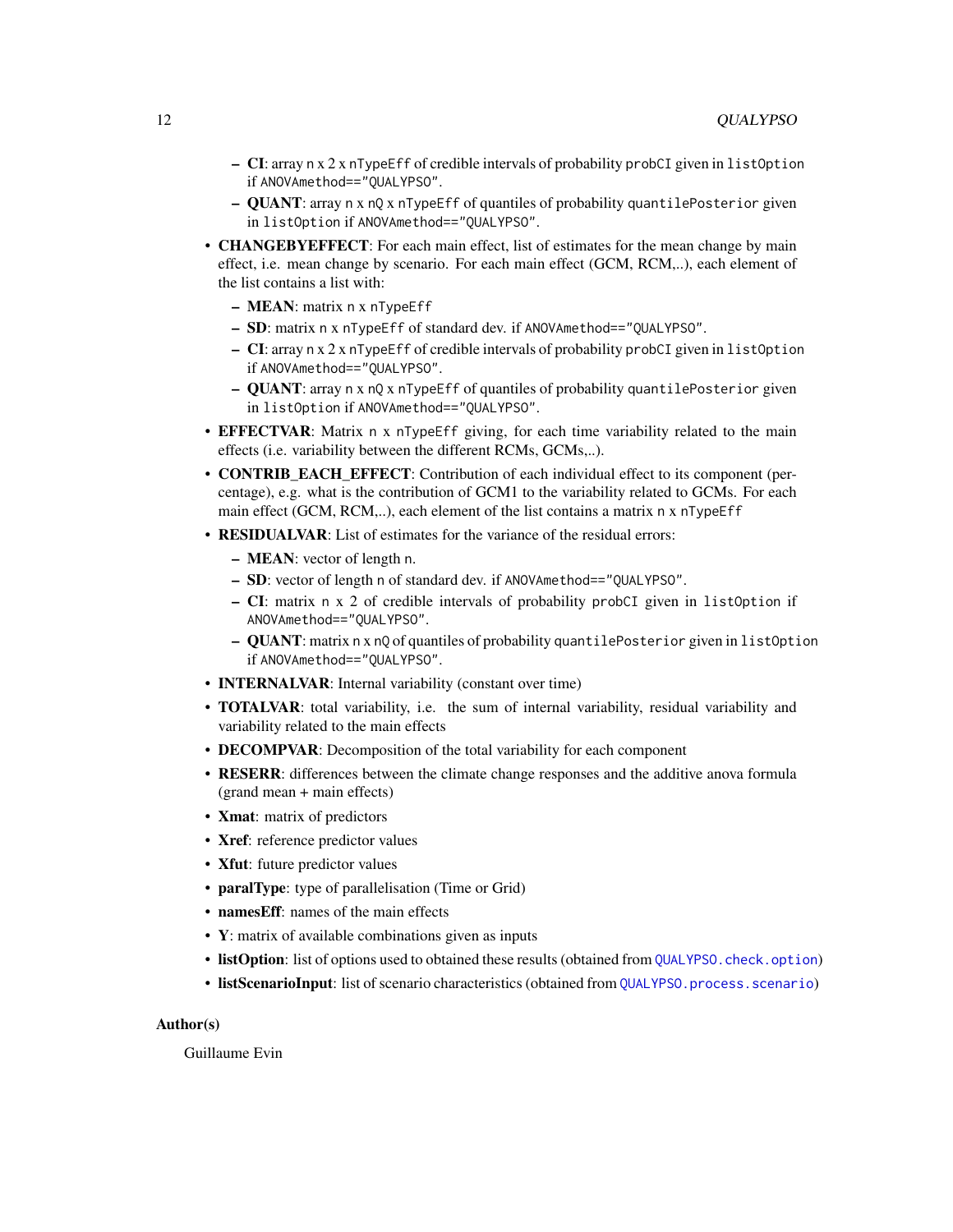#### QUALYPSO 13

#### References

Evin, G., B. Hingray, J. Blanchet, N. Eckert, S. Morin, and D. Verfaillie (2020) Partitioning Uncertainty Components of an Incomplete Ensemble of Climate Projections Using Data Augmentation. Journal of Climate. <doi:10.1175/JCLI-D-18-0606.1>.

#### Examples

```
##########################################################################
# SYNTHETIC SCENARIOS
##########################################################################
# create nS=3 fictive climate scenarios with 2 GCMs and 2 RCMs, for a period of nY=20 years
n=20
t=1:n/n
# GCM effects (sums to 0 for each t)
effGCM1 = t*2effGCM2 = t*-2# RCM effects (sums to 0 for each t)
effRCM1 = t*1effRCM2 = t*-1# These climate scenarios are a sum of effects and a random gaussian noise
scenGCM1RCM1 = effGCM1 + effRCM1 + rnorm(n=n, sd=0.5)scenGCM1RCM2 = effGCM1 + effRCM2 + rnorm(n=n, sd=0.5)scenGCM2RCM1 = effGCM2 + effRCM1 + rnorm(n=n, sd=0.5)Y.synth = rbind(scenGCM1RCM1,scenGCM1RCM2,scenGCM2RCM1)
```

```
# Here, scenAvail indicates that the first scenario is obtained with the combination of the
# GCM "GCM1" and RCM "RCM1", the second scenario is obtained with the combination of
# the GCM "GCM1" and RCM "RCM2" and the third scenario is obtained with the combination
# of the GCM "GCM2" and RCM "RCM1".
scenAvail.synth = data.frame(GCM=c('GCM1','GCM1','GCM2'),RCM=c('RCM1','RCM2','RCM1'))
```

```
##########################################################################
# RUN QUALYPSO
```
##########################################################################

# call main QUALYPSO function: two arguments are mandatory:

```
# - Y: Climate projections for nS scenarions and nY time steps. if Y is a matrix nS x nY, we
# run QUALYPSO nY times, for each time step. If Y is an array nG x nS x nY, for nG grid points,
# we run QUALYPSO nG times, for each grid point, for one time step specified using the argument
# iFut
```

```
# - scenAvail: matrix or data.frame of available combinations nS x nEff. The number of
# characteristics nEff corresponds to the number of main effects that will be included in the
# ANOVA model. In the following example, we have nEff=2 main effects corresponding to the GCMs
# and RCMs.
```
# Many options can be specified in the argument "listOption". When ANOVAmethod=="QUALYPSO" # a Bayesian inference is performed. Here, we change the default values for nBurn and nKeep # in order to speed up computation time for this small example. However, it must be noticed # that convergence and sampling of the posterior distributions often require higher values # for these two arguments.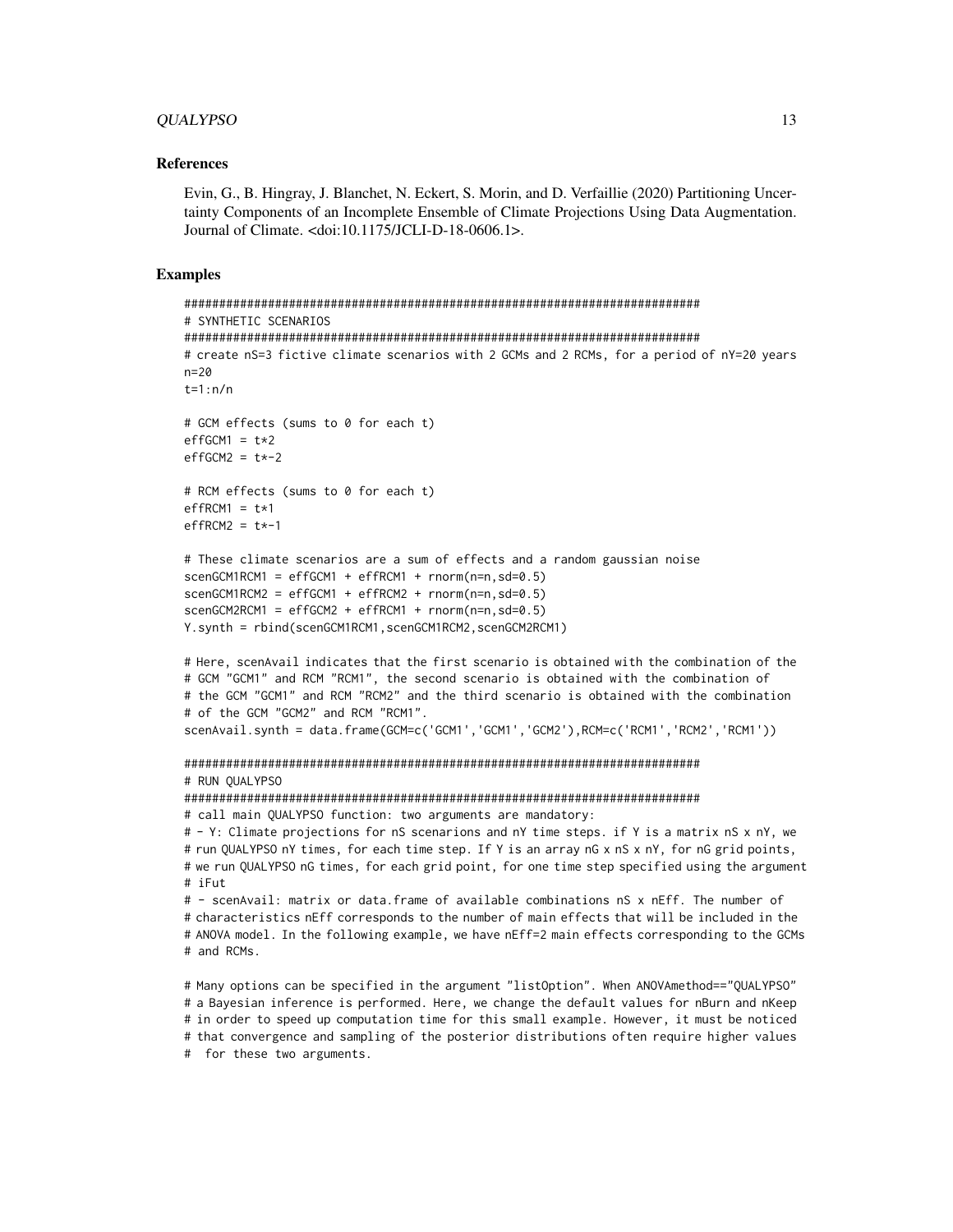```
listOption = list(nBurn=100,nKeep=100,ANOVAmethod="QUALYPSO",quantilePosterior=c(0.025,0.5,0.975))
# run QUALYPSO
QUALYPSO.synth = QUALYPSO(Y=Y.synth, scenAvail=scenAvail.synth, X=2001:2020, listOption=listOption)
##########################################################################
# SOME PLOTS
##########################################################################
# plot grand mean
plotQUALYPSOgrandmean(QUALYPSO.synth,xlab="Years")
# plot main GCM effects
plotQUALYPSOeffect(QUALYPSO.synth,nameEff="GCM",xlab="Years")
# plot main RCM effects
plotQUALYPSOeffect(QUALYPSO.synth,nameEff="RCM",xlab="Years")
# plot fraction of total variance for the differences sources of uncertainty
plotQUALYPSOTotalVarianceDecomposition(QUALYPSO.synth,xlab="Years")
# plot mean prediction and total variance with the differences sources of uncertainty
plotQUALYPSOMeanChangeAndUncertainties(QUALYPSO.synth,xlab="Years")
#____________________________________________________________
# EXAMPLE OF QUALYPSO WHEN THE PREDICTOR IS TIME
#____________________________________________________________
# list of options
listOption = list(typeChangeVariable='abs')
# call QUALYPSO
QUALYPSO.time = QUALYPSO(Y=Y,scenAvail=scenAvail,X=X_time_vec,Xref=1999,
                        Xfut=Xfut_time,listOption=listOption)
# grand mean effect
plotQUALYPSOgrandmean(QUALYPSO.time,xlab="Years")
# main GCM effects
plotQUALYPSOeffect(QUALYPSO.time,nameEff="GCM",xlab="Years")
# main RCM effects
plotQUALYPSOeffect(QUALYPSO.time,nameEff="RCM",xlab="Years")
# mean change and associated uncertainties
plotQUALYPSOMeanChangeAndUncertainties(QUALYPSO.time,xlab="Years")
# variance decomposition
plotQUALYPSOTotalVarianceDecomposition(QUALYPSO.time,xlab="Years")
#____________________________________________________________
# EXAMPLE OF QUALYPSO WHEN THE PREDICTOR IS THE GLOBAL TEMPERATURE
```
#\_\_\_\_\_\_\_\_\_\_\_\_\_\_\_\_\_\_\_\_\_\_\_\_\_\_\_\_\_\_\_\_\_\_\_\_\_\_\_\_\_\_\_\_\_\_\_\_\_\_\_\_\_\_\_\_\_\_\_\_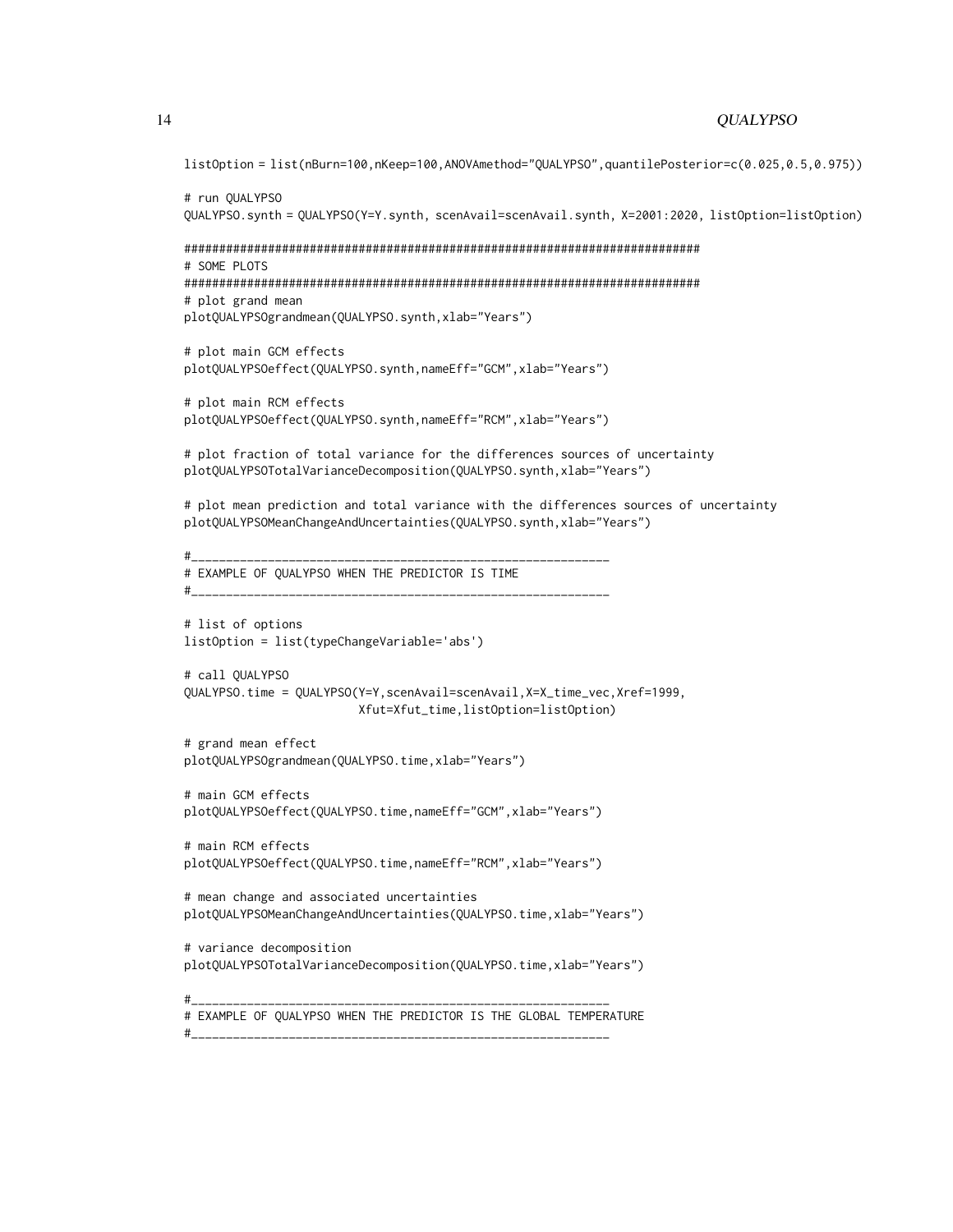## <span id="page-14-0"></span>QUALYPSO.ANOVA 15

```
# list of options
listOption = list(typeChangeVariable='abs')
# call QUALYPSO
QUALYPSO.globaltas = QUALYPSO(Y=Y,scenAvail=scenAvail,X=X_globaltas,Xref=13,
                              Xfut=Xfut_globaltas,listOption=listOption)
# grand mean effect
plotQUALYPSOgrandmean(QUALYPSO.globaltas,xlab="Global temperature (Celsius)")
# main GCM effects
plotQUALYPSOeffect(QUALYPSO.globaltas,nameEff="GCM",xlab="Global temperature (Celsius)")
# main RCM effects
plotQUALYPSOeffect(QUALYPSO.globaltas,nameEff="RCM",xlab="Global temperature (Celsius)")
# mean change and associated uncertainties
plotQUALYPSOMeanChangeAndUncertainties(QUALYPSO.globaltas,xlab="Global temperature (Celsius)")
# variance decomposition
plotQUALYPSOTotalVarianceDecomposition(QUALYPSO.globaltas,xlab="Global temperature (Celsius)")
```
QUALYPSO.ANOVA *QUALYPSO.ANOVA*

#### Description

Partition uncertainty in climate responses using an ANOVA inferred with a Bayesian approach.

#### Usage

```
QUALYPSO.ANOVA(phiStar, scenAvail, listOption = NULL, namesEff)
```
## **Arguments**

| phiStar    | matrix of climate change responses (absolute or relative changes): nS x n. n can<br>be the number of time steps or the number of grid points |
|------------|----------------------------------------------------------------------------------------------------------------------------------------------|
| scenAvail  | data.frame nS x nEff with the nEff characteristics (e.g. type of GCM) for each<br>of the nS x nS scenarios                                   |
| list0ption | list of options (see QUALYPSO)                                                                                                               |
| namesEff   | names of the main effects                                                                                                                    |

#### Value

list with the following fields:

• GRANDMEAN: List of estimates for the grand mean: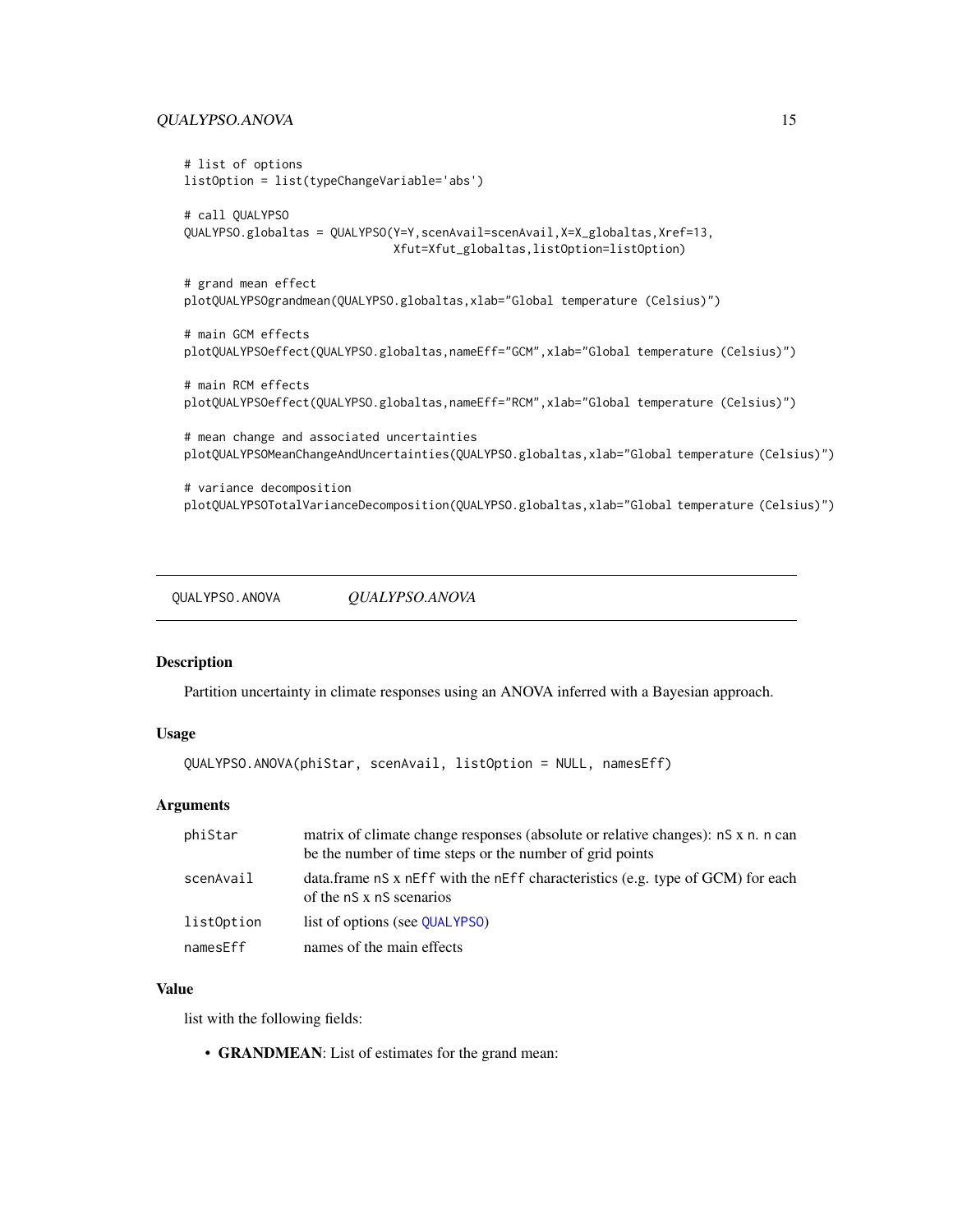- <span id="page-15-0"></span>– strong: MEAN: vector of length n of posterior means
- strong: SD: vector of length n of posterior standard dev.
- strong: CI: matrix n x 2 of credible intervals of probability probCI given in listOption.
- strong: QUANT: matrix n x nQ of quantiles related to the probabilities quantilePosterior given in listOption
- **RESIDUALVAR**: List of estimates for the variance of the residual errors:
	- strong: MEAN: vector of length n of posterior means
	- strong: SD: vector of length n of posterior standard dev.
	- strong: CI: matrix n x 2 of credible intervals of probability probCI given in listOption.
	- strong: QUANT: matrix n x nQ of quantiles related to the probabilities quantilePosterior given in listOption
- MAINEFFECT: List of estimates for the main effects. For each main effect (GCM, RCM,..), each element of the list contains a list with:
	- strong: MEAN: matrix n x nTypeEff of posterior means
	- strong: SD: matrix n x nTypeEff of posterior standard dev.
	- strong: CI: array n x 2 x nTypeEff of credible intervals of probability probCI given in listOption.
	- strong: QUANT: array n x nQ x nTypeEff of quantiles related to the probabilities quantilePosterior given in listOption
- **CHANGEBYEFFECT**: For each main effect, list of estimates for the mean change by main effect, i.e. mean change by scenario (RCP4.5). For each main effect (GCM, RCM,..), each element of the list contains a list with:
	- strong: MEAN: matrix n x nTypeEff of posterior means
	- strong: SD: matrix n x nTypeEff of posterior standard dev.
	- strong: CI: array n x 2 x nTypeEff of credible intervals of probability probCI given in listOption.
	- strong: QUANT: array n x nQ x nTypeEff of quantiles related to the probabilities quantilePosterior given in listOption
- EFFECTVAR: variability related to the main effects (i.e. variability between the different RCMs, GCMs,..). Matrix n x nTypeEff
- **CONTRIB\_EACH\_EFFECT:** Contribution of each individual effect to its component (percentage), e.g. what is the contribution of GCM1 to the variability related to GCMs. For each main effect (GCM, RCM,..), each element of the list contains a matrix n x nTypeEff
- listOption: list of options used to obtained these results (obtained from [QUALYPSO.check.option](#page-17-1))
- listScenarioInput: list of scenario characteristics (obtained from [QUALYPSO.process.scenario](#page-17-2))

#### Author(s)

Guillaume Evin

#### References

Evin, G., B. Hingray, J. Blanchet, N. Eckert, S. Morin, and D. Verfaillie (2020) Partitioning Uncertainty Components of an Incomplete Ensemble of Climate Projections Using Data Augmentation. Journal of Climate. <doi:10.1175/JCLI-D-18-0606.1>.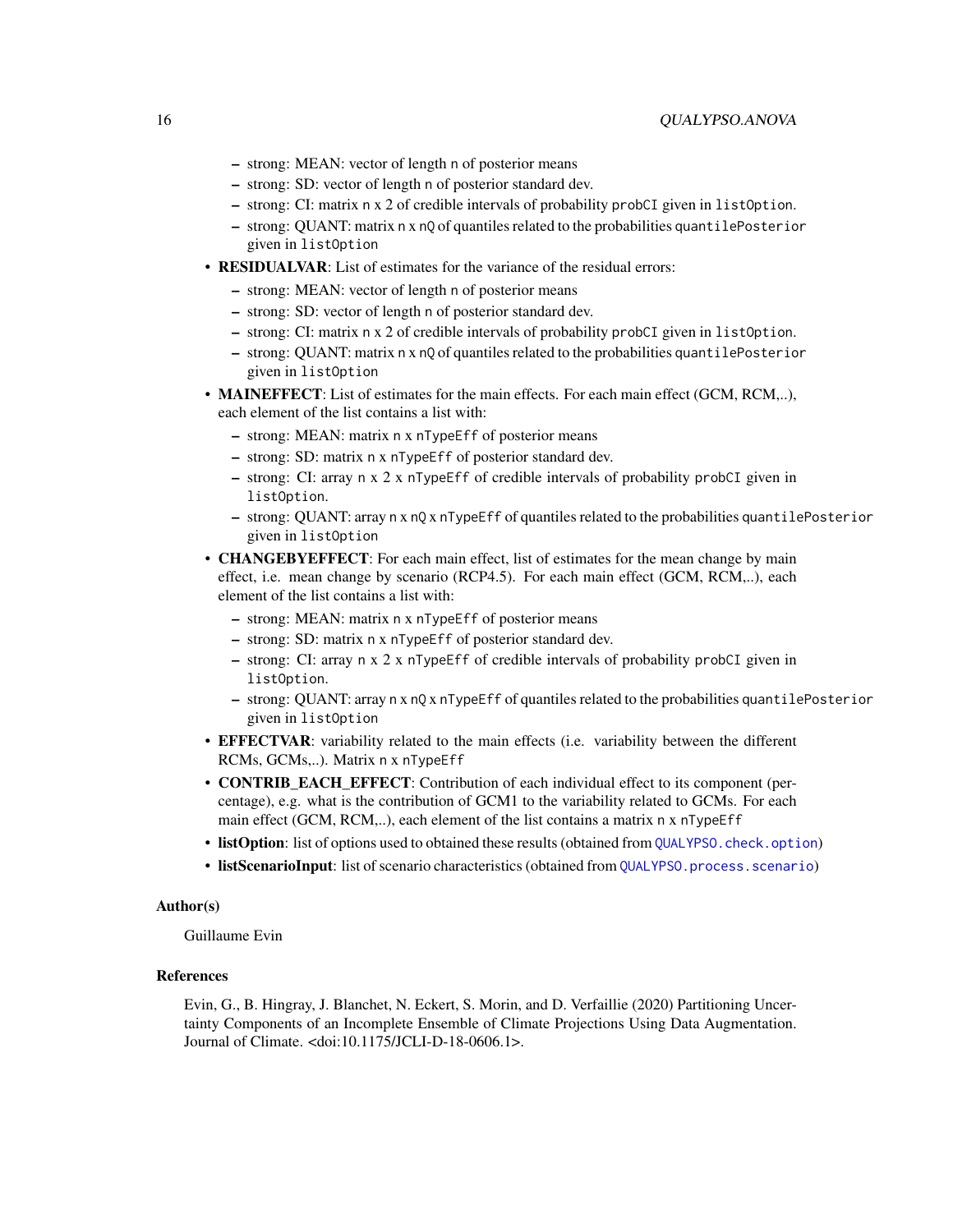<span id="page-16-0"></span>QUALYPSO.ANOVA.i *QUALYPSO.ANOVA.i*

## Description

Partition sources of uncertainty in climate change responses for one lead time or one grid point.

#### Usage

```
QUALYPSO.ANOVA.i(phiStar.i, nMCMC, listScenarioInput)
```
#### Arguments

| phiStar.i         | vector of nS climate change response for one lead time or for one grid point: nS<br>x 1 |
|-------------------|-----------------------------------------------------------------------------------------|
| nMCMC             | number of MCMC simulation required                                                      |
| listScenarioInput |                                                                                         |
|                   | list containing specifications, provided by QUALYPSO. process. scenario                 |

## Value

list with the following fields:

- mu: vector of length nMCMC, mean climate change response
- sigma2: vector of length nMCMC, variance of the residual terms
- effect: list with nTypeEff elements, where each element corresponds to a different type of effect (e.g. alpha, beta, gamma in Eq. 7) Each element is a matrix nMCMC x nMaineff, and nMaineff is the number of main effects (e.g. number of GCMs, RCMs, etc.)

## Author(s)

Guillaume Evin

#### References

Evin, G., B. Hingray, J. Blanchet, N. Eckert, S. Morin, and D. Verfaillie (2020) Partitioning Uncertainty Components of an Incomplete Ensemble of Climate Projections Using Data Augmentation. Journal of Climate. <doi:10.1175/JCLI-D-18-0606.1>.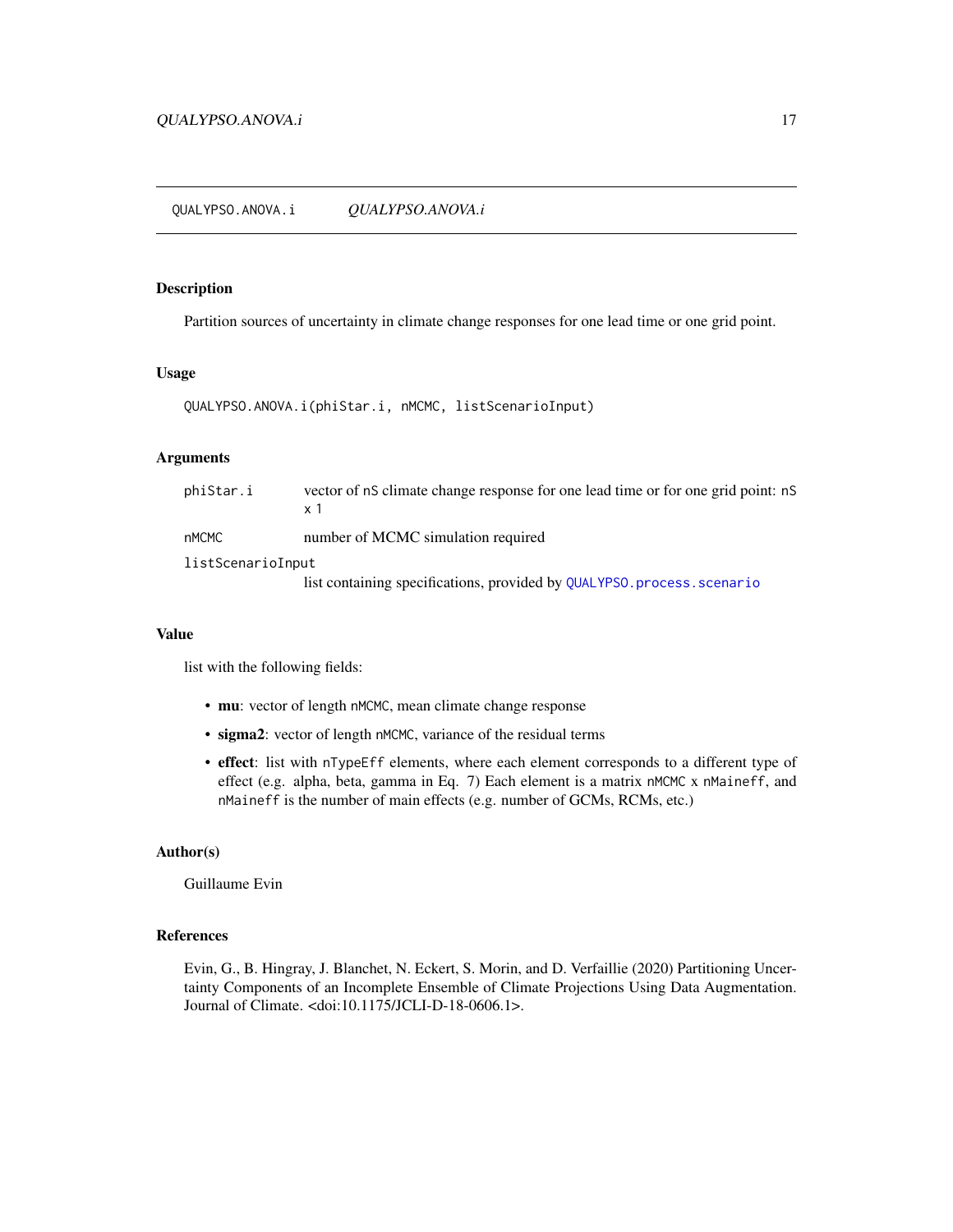<span id="page-17-1"></span><span id="page-17-0"></span>QUALYPSO.check.option *QUALYPSO.check.option*

## Description

Check if input options provided in [QUALYPSO](#page-9-1) are valid and assigned default values if missing.

## Usage

```
QUALYPSO.check.option(listOption)
```
#### Arguments

listOption list of options

## Value

List containing the complete set of options.

#### Author(s)

Guillaume Evin

```
QUALYPSO.process.scenario
```
*QUALYPSO.process.scenario*

#### Description

Process input scenarios.

## Usage

```
QUALYPSO.process.scenario(scenAvail)
```
## Arguments

scenAvail data.frame nS x nEff with the nEff characteristics (e.g. type of GCM) for each of the nS x nS scenarios

## Value

```
list of preprocessed objects (listEff, scenAvail, scenComp, nEff, nTypeEff, nComp, isMissing,
nMissing, iMatchScen,indexEffInCompScen, Qmat)
```
#### Author(s)

Guillaume Evin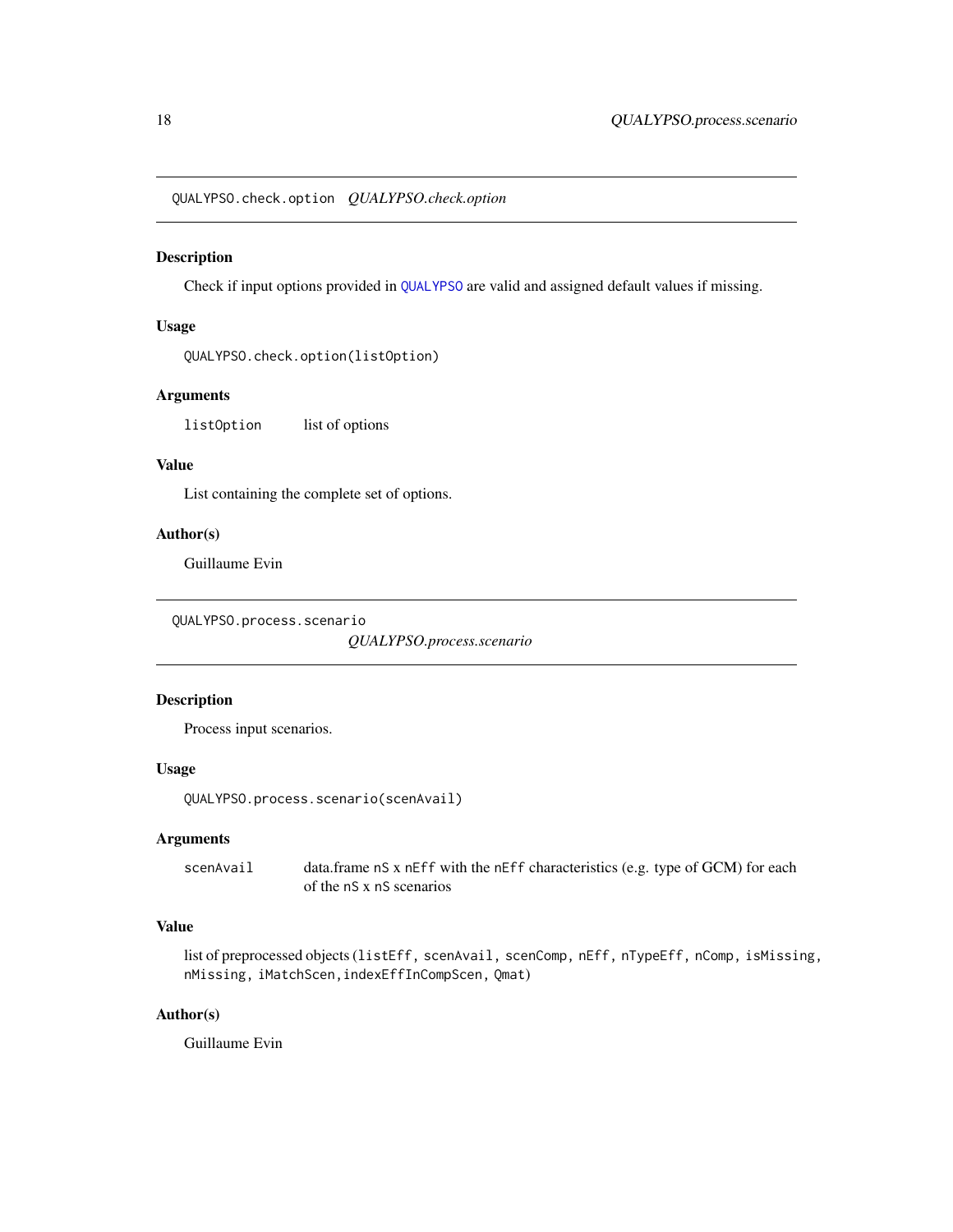<span id="page-18-0"></span>

scenAvail gives the GCM and RCM which have been used for the 20 climate projections

## Usage

data(scenAvail)

## Format

data.frame with 20 rows and two columns: GCM and RCM

## Author(s)

Guillaume Evin <guillaume.evin@inrae.fr>

| Xfut_globaltas | Equally spaced vector of simulated global temperatures over the pe- |
|----------------|---------------------------------------------------------------------|
|                | riod 1971-2099 for the RCP8.5                                       |

## Description

Equally spaced vector of simulated global temperatures over the period 1971-2099 for the RCP8.5

## Usage

data(Xfut\_globaltas)

## Format

vector of length 13

## Author(s)

Guillaume Evin <guillaume.evin@inrae.fr>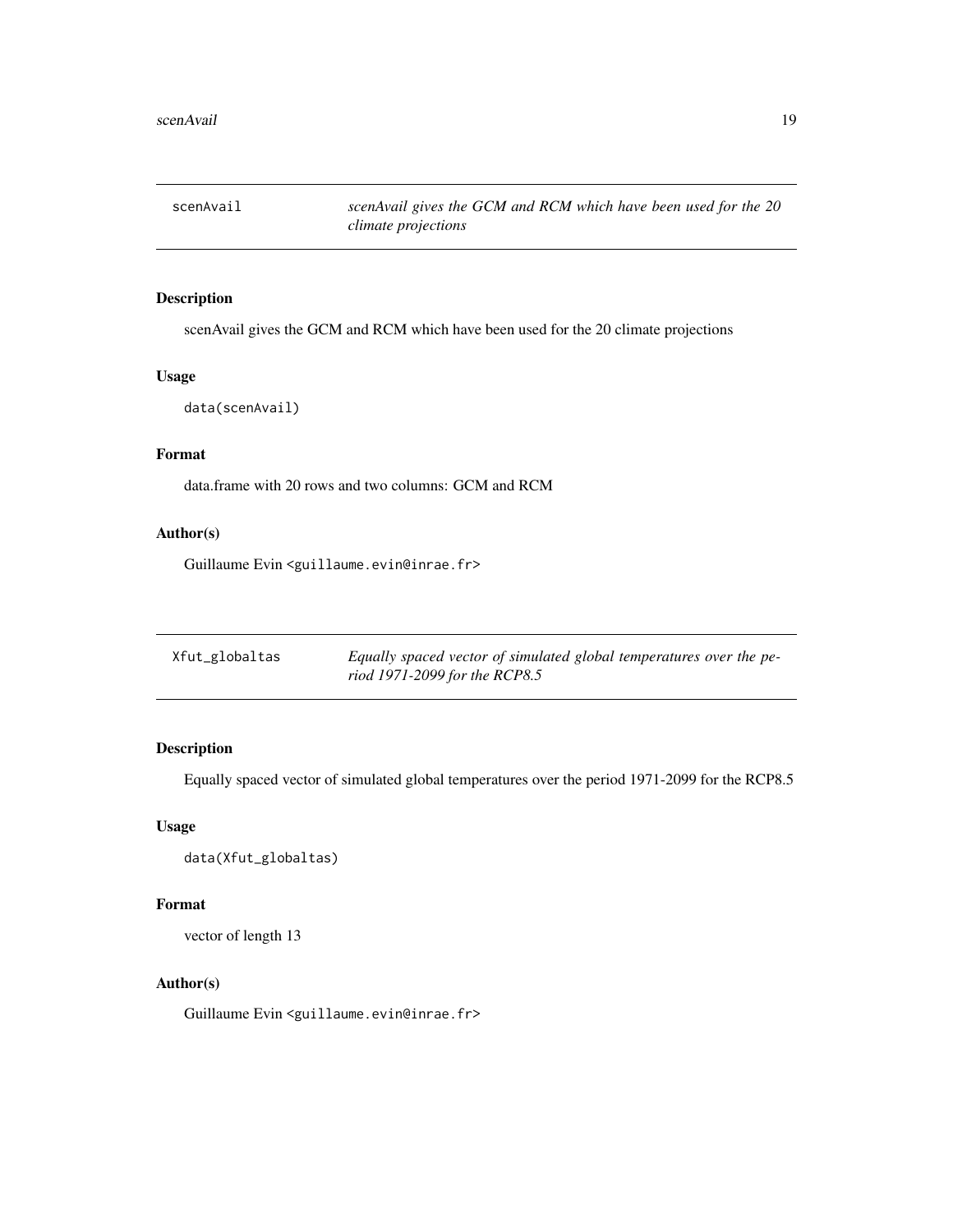<span id="page-19-0"></span>

Xfut\_time is a vector of 11 years equally spaced from 1999 to 2099

## Usage

data(Xfut\_time)

## Format

vectors of length 11

## Author(s)

Guillaume Evin <guillaume.evin@inrae.fr>

| X_globaltas | Annual average of global temperatures simulated by different CMIP5 |
|-------------|--------------------------------------------------------------------|
|             | GCMs at the planetary scale for the period 1971-2099               |

## Description

Annual average of global temperatures simulated by different CMIP5 GCMs at the planetary scale for the period 1971-2099

## Usage

data(X\_globaltas)

## Format

matrix 20 scenarios x 129 years

## Author(s)

Guillaume Evin <guillaume.evin@inrae.fr>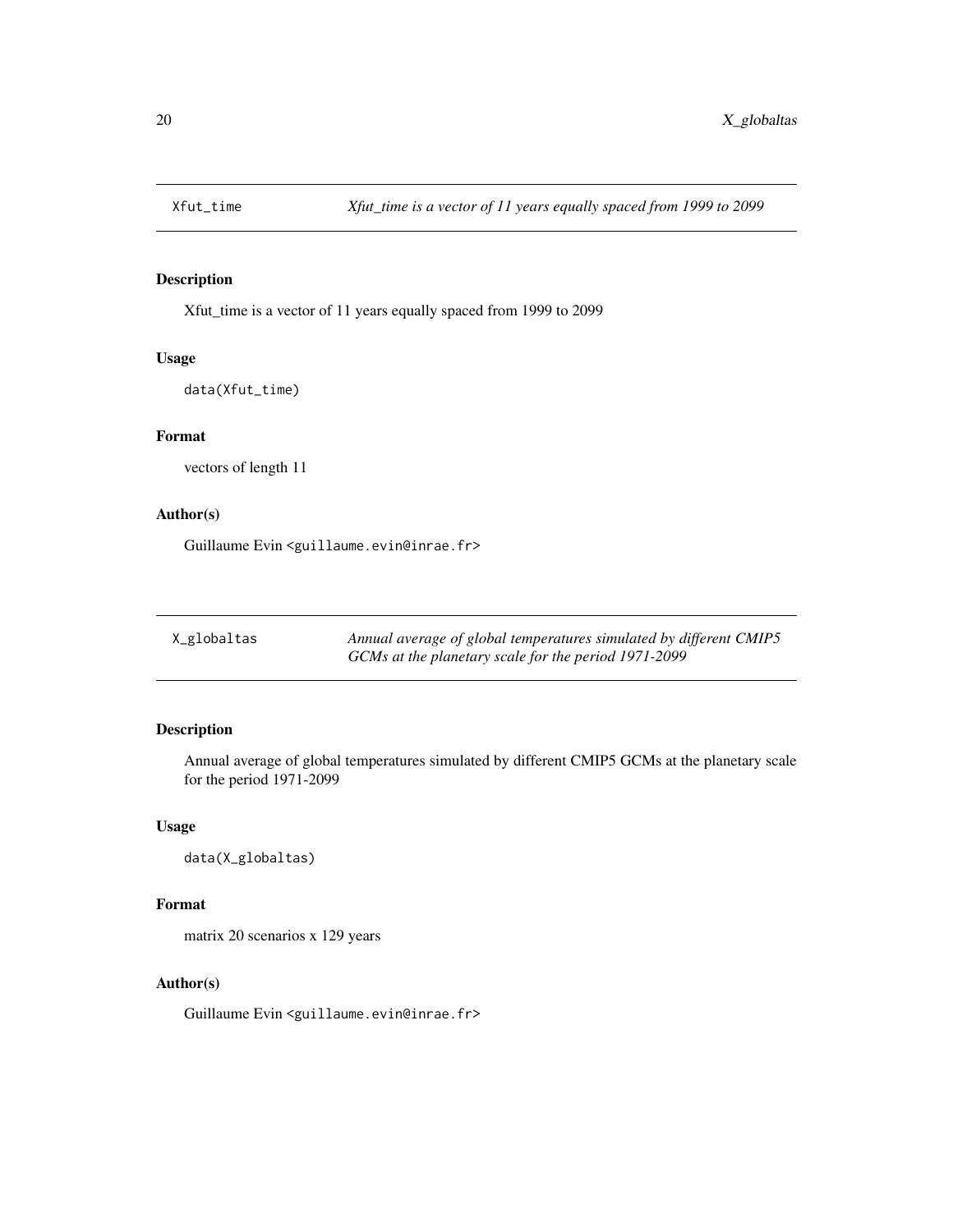<span id="page-20-0"></span>

Years 1971-2099 repeated for the 20 scenarios

#### Usage

data(X\_time\_mat)

## Format

matrix 20 scenarios x 129 years

## Author(s)

Guillaume Evin <guillaume.evin@inrae.fr>

X\_time\_vec *X\_time\_vec gives the years corr. to Y, i.e. from 1971 to 2099*

## Description

X\_time\_vec gives the years corr. to Y, i.e. from 1971 to 2099

#### Usage

data(X\_time\_vec)

#### Format

vector of length 129

## Author(s)

Guillaume Evin <guillaume.evin@inrae.fr>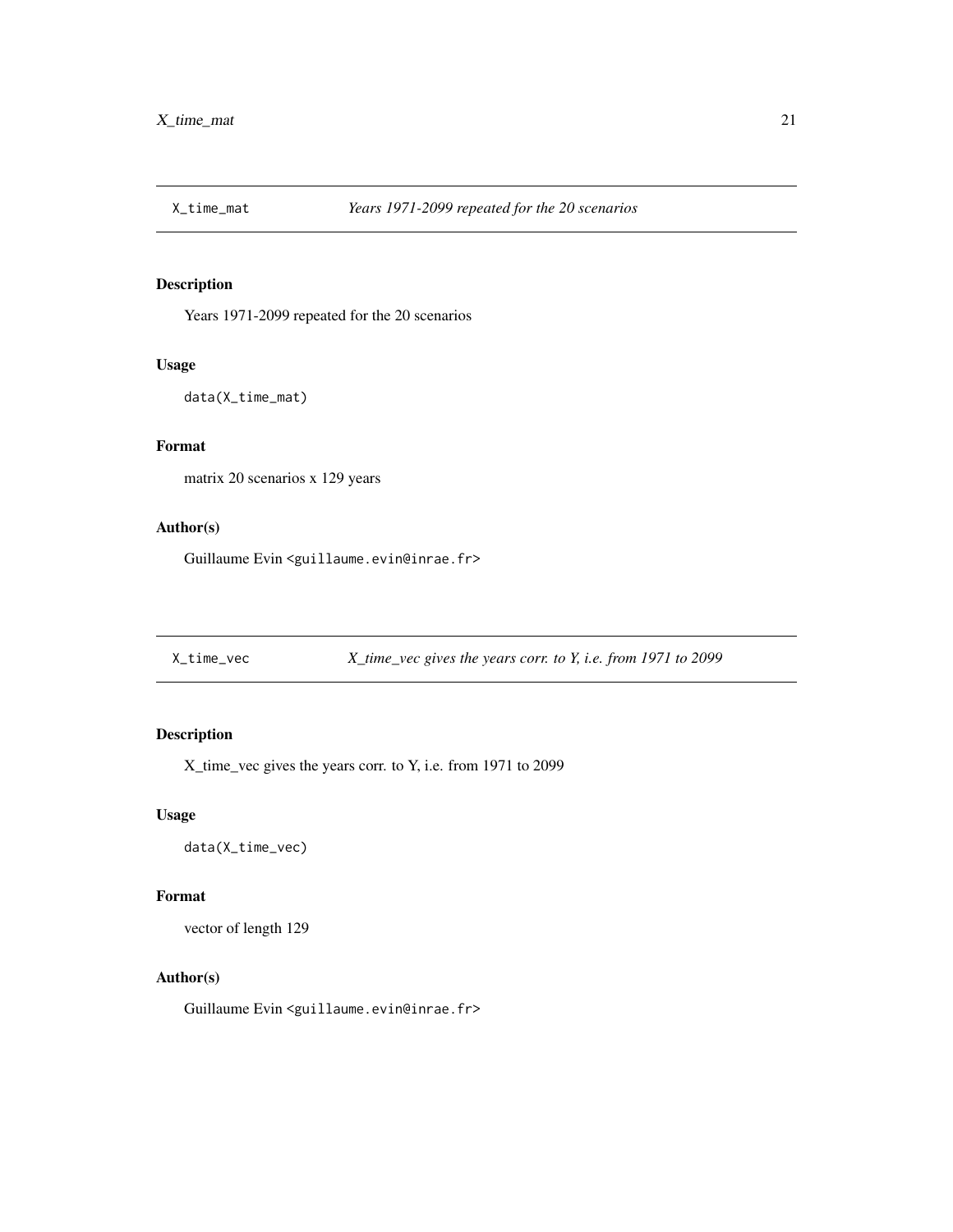Y *climate projections of mean winter (DJF) temperature over the SREX region CEU simulated by 20 combinations of CMIP5 GCMs and RCMs for the period 1971-2099*

#### Description

climate projections of mean winter (DJF) temperature over the SREX region CEU simulated by 20 combinations of CMIP5 GCMs and RCMs for the period 1971-2099

#### Usage

data(Y)

#### Format

matrix 20 scenarios x 129 years

#### Author(s)

Guillaume Evin <guillaume.evin@inrae.fr>

## References

Seneviratne, S. I. et al. Changes in Climate Extremes and their Impacts on the Natural Physical Environment, in: Managing the Risks of Extreme Events and Disasters to Advance Climate Change Adaptation: Special Report of the Intergovernmental Panel on Climate Change, edited by: Field, C., Barros, V., Stocker, T., and Dahe, Q., Cambridge University Press, Cambridge, 109-230, https://doi.org/10.1017/CBO9781139177245.006, 2012

<span id="page-21-0"></span>